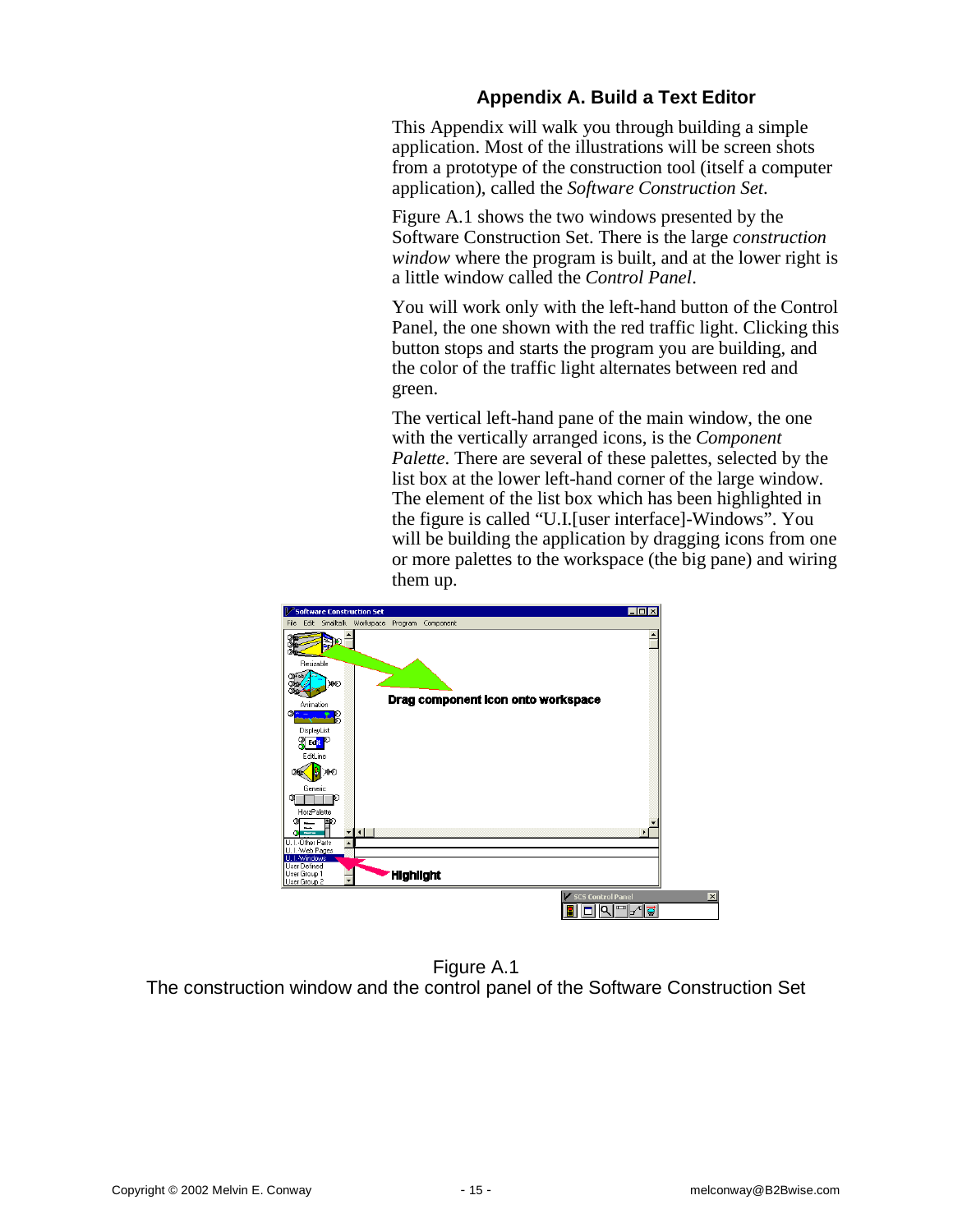## **The Two-component Starting Point**

Figure A.2 below shows the starting point for most applications. The application you have built with these two components opens an empty window when you click the traffic-light button  $\blacksquare$  on the control panel and turn it green.

The Resizable Window component has two *send connectors* (on the right side; they output flow objects) and three *receive connectors* (on the left side; they receive flow objects). The top send connector is responsible for opening the application window (i.e., the window that is projected by the Resizable Window component) and the bottom connector is responsible for closing the application window. Later we'll consider the "When Go" component **a** at the right end of the wire. For now it's sufficient to know that the When Go component is responsible for telling the Resizable Window component to open the window it is projecting *when you click the traffic-light button from red to green*.



Figure A.2 The starting point of most applications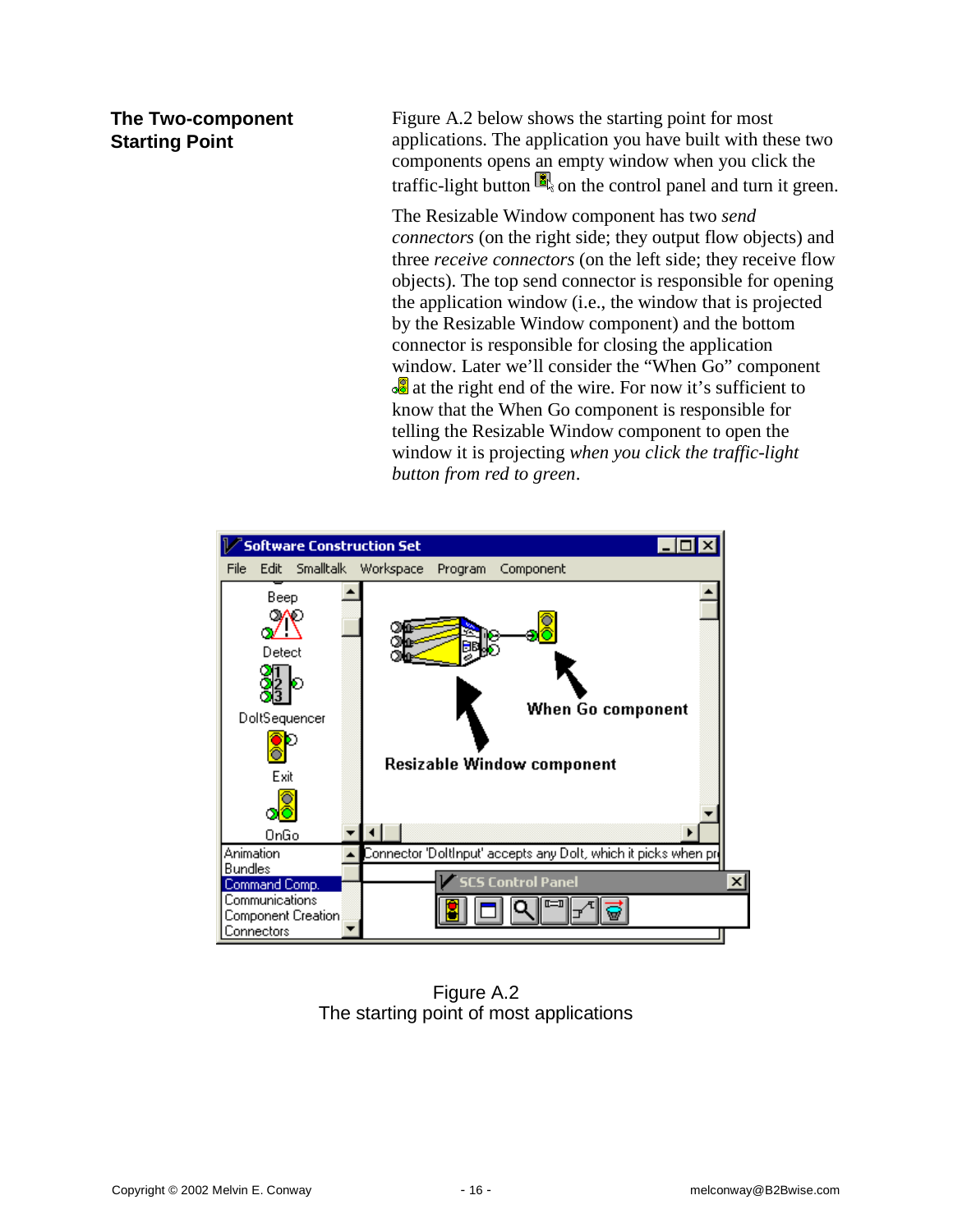**Run The Application**

Figure A.3 shows the computer display after you click the traffic-light button. The traffic light has turned green, indicating that the application has been started. A new window appears, with "untitled" in its title bar. *This is the window projected by the two-component application you have built, which is now running.* (The windows have been resized and made to overlap in order to fit the picture to the page.) The function of the Resizable Window component at the left of the wiring diagram is to project the border of this application window.

Your task now is to add features to the application window, one by one.



Figure A.3 The window projected by the running program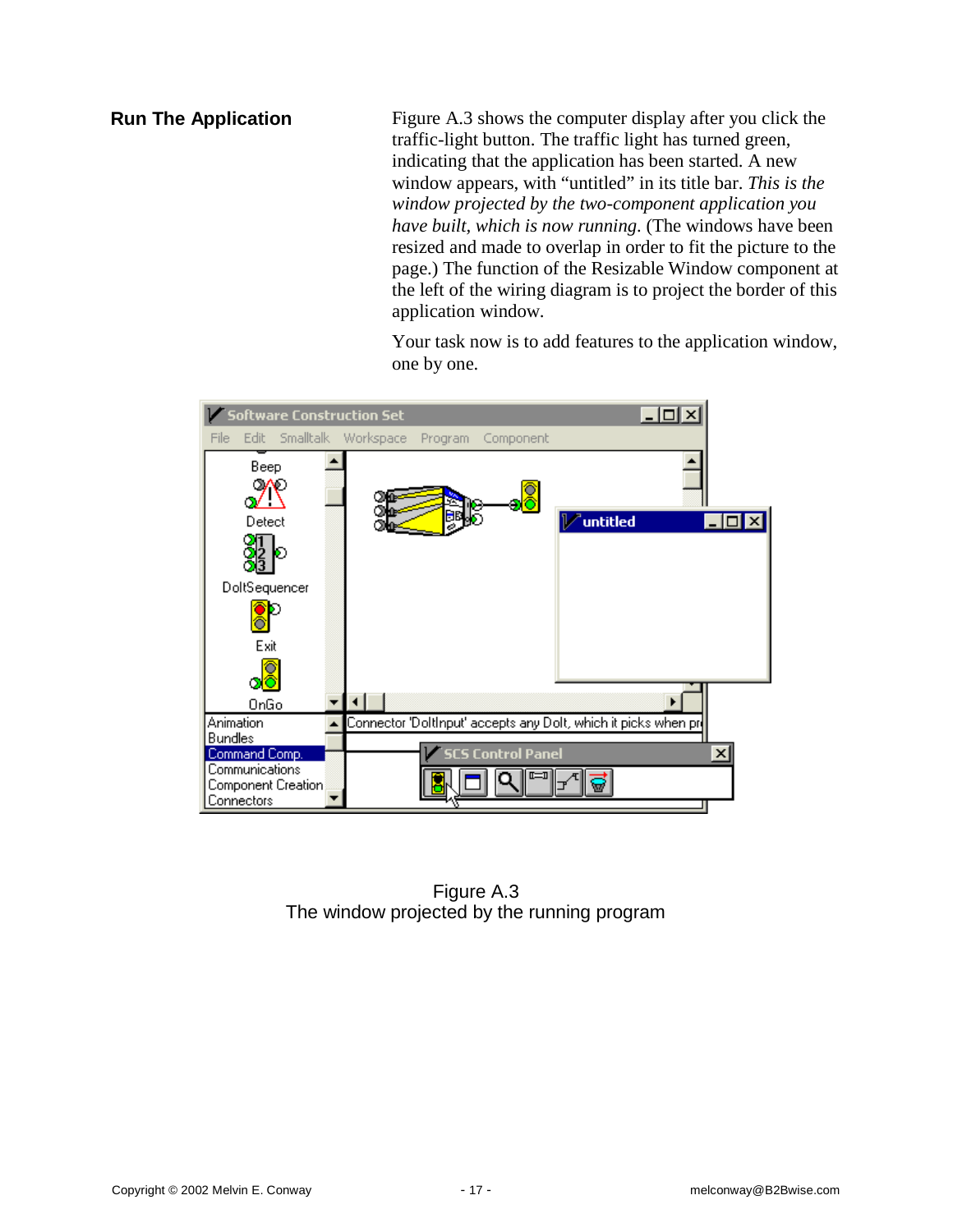**A Text Flow object**

First you put some text into the title bar.

The "Text Source" component  $\Box$  P sends a text flow object which is fed into the title bar (the top) receive connector of the Resizable Window component. You see the effect of this text flow object in the application window.

Now you see that, in this object-flow model of software, *a flow object is simply a carrier of data*. The flow object that flows from the Text Source component to the Resizable Window component carries data whose value is the character sequence "Fred". The data carried by a flow object can be any object; in particular it can be a "business object" that has a message-based interface with those components that interact with it.



Figure A.4 A title has been added to the window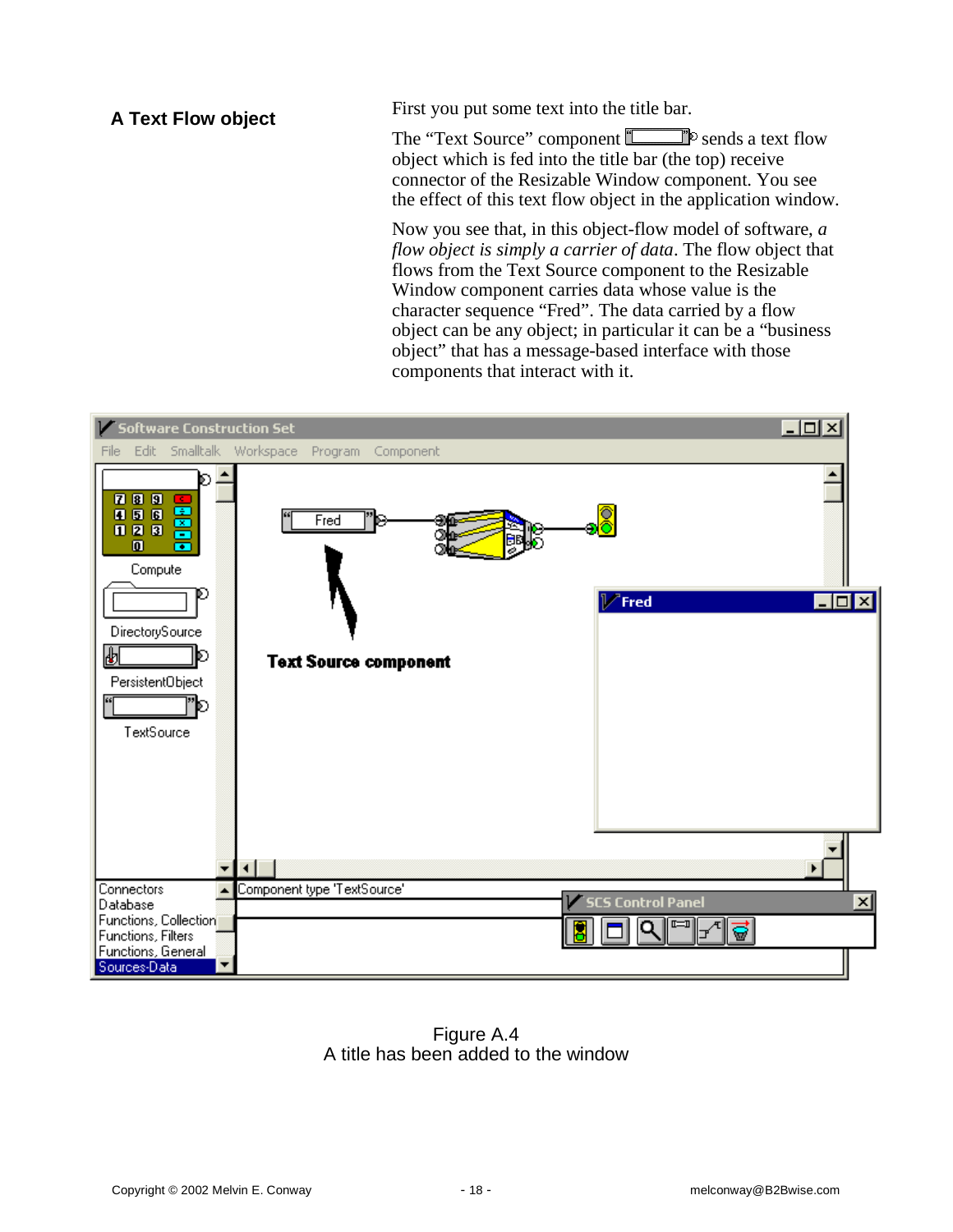### **The Command Flow Object**

Now that you know that the flow objects that flow along wires are simply carriers of data, we can address the flow object that runs from the Resizable Window component to the When Go component. This flow object is called a command flow object, because the kind of data it carries is called a *command*.



Figure A.5

For every flow object there is one send connector in the total wiring diagram from which that flow object originates. For every command flow object, *its originating send connector is associated with a particular action of the component this send connector is attached to*. For example, in Figure A.5 the Resizable Window component's action associated with the top send connector is to open the window the component is projecting.

Each send connector of the Resizable Window component immediately puts out its respective command flow object. If there is a wire connected to that send connector the flow object will flow down that wire. The job of every command carried by a command flow object is to "stay in touch" with its originating send connector, and to tell that connector when to tell its component to execute the action with which the connector is associated, in this case, opening the application window. The command flow object, in its travels through the wiring which carries it, will be received by one or more components which are able to tell the command flow object's command when to tell its originating send connector to start the action.

Here is how it works in Figure A.5. The When Go component can, in effect, say "Now!" to any command flow object that flows into it. This is called "picking" the command flow object's command. When a command is picked, the command says "Now!" back to the send connector from which it originated. This originating send connector then causes its particular action to be performed by its component, in the case of Figure A.5, opening its application window.

What tells the When Go component *when* to pick the command? The particular function of the When Go component is to pick whatever command it receives when the person using the Software Construction Set clicks the traffic light button  $\mathbb{R}$  in the Control Panel and changes it from red to green.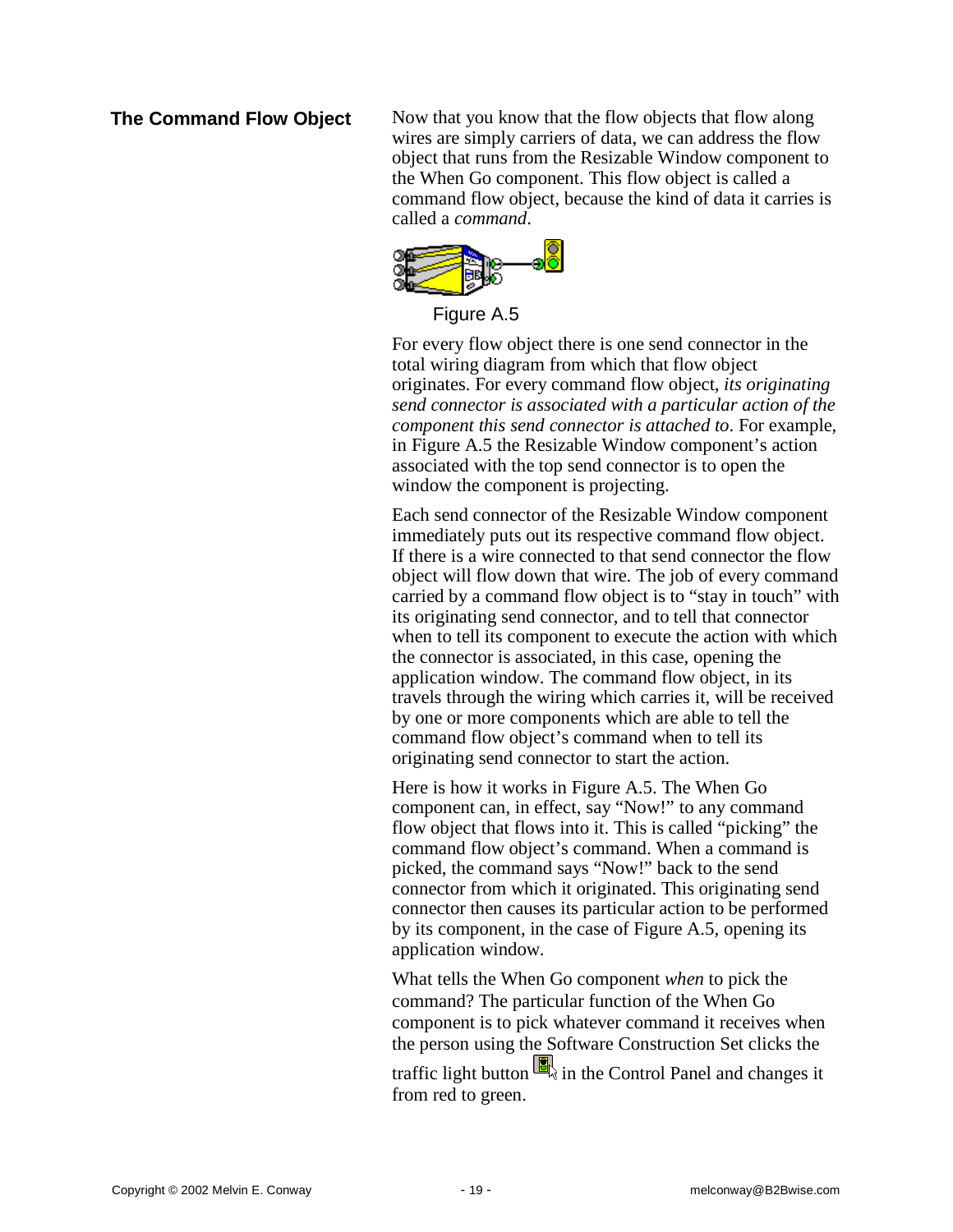## **A Discussion of Commands**



A component that sends a command flow object has a send connector from which the command flow object originates; that send connector determines *what* the action is that the command will cause the component to perform. But another component, one which receives the command flow object, determines *when* that action will occur. In Figure A.5 and to the left, the *what* is determined by the top send connector of the Resizable Window component, and the *when* is determined by the When Go component.

When the receiving *when* component decides to pick a command it has received, the following sequence of events occurs.

- 1. The receiving *when* component picks the command carried by a command flow object the receiving component has received.
- 2. The picked command then tells its originating send connector to execute its action. (The command and the receiving component don't know what that action is, nor does the receiving component know which component emitted the command flow object.)
- 3. The originating send connector tells its component to perform the *what* action associated with that send connector.

The concept of a command flow object is unique to this conceptual model. It may look a little strange to those who are used to thinking that control information flows in the direction that the above sequence of events occurs, i.e., from right to left, at the time of the pick. In our way of thinking, the command flow object flows in the same way that all flow objects do, from left to right, and the flow is complete before the pick. The above sequence of events is not treated as a flow but simply as the behavior common to all commands. This treatment of a command like any other piece of data is important to the power of the conceptual model.

The sending component of a command flow object determines *what* but not *when*, the picking component determines *when* but not *what*, and the wiring makes the connection between the two by carrying a command from the first to the second. In principle, it is possible to wire any *what* component to any *when* component, and the *what* component will execute its action when the *when* component picks the command it has received. *Neither component knows or cares about the identity of the other.* This is called *decoupling* of the *what* and *when* functions of the application. Decoupling is good because it simplifies reuse of components.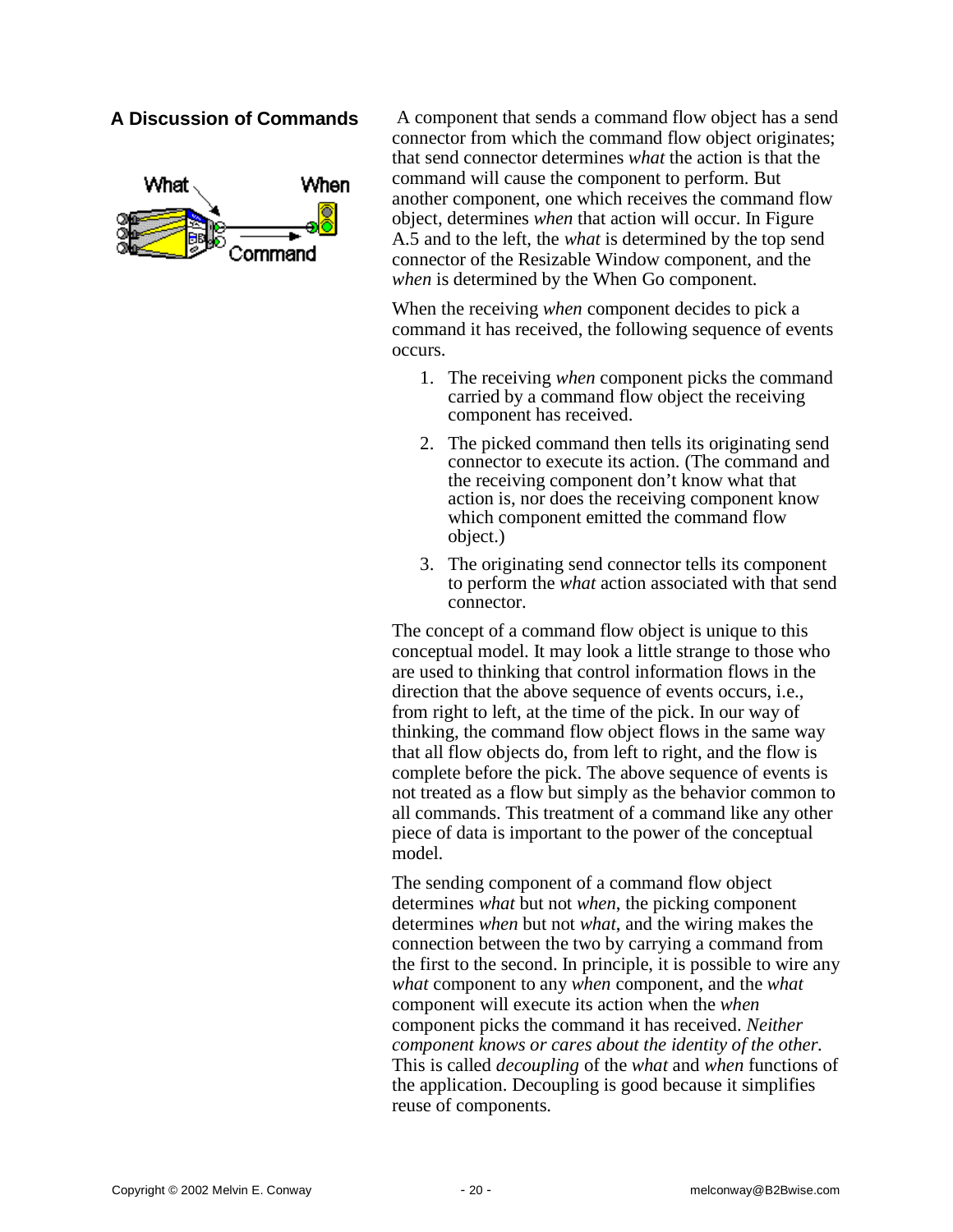### **Add Menus**

Now that commands are out in the open you can add menus to the application window. You are only going to add the File/Open menu item and a few Edit menu items.



### Figure A.6 Two menus are added to the window

What's new here are two Menu components and a Collector component. The output of the Collector component is fed into the Menu Bar receive connector (the middle receive connector) of the Resizable Window component. Why do you put a Collector component there? A menu bar is a *list* of menus, projected as a horizontal row. (A *list* of things is a collection of these things in a specific 1..2..3.. order.) You will see later that each menu is a list of menu items, *each of which is simply a projection of a command,* projected as a vertical column. By convention, the first menu in the menu bar will be the File menu and the second menu will be the Edit menu. The Menu Bar receive connector of the Resizable Window component is therefore expecting to receive a list of Menu flow objects.

The function of every Collector component is to receive various things and to output a list of these things. The top receive connector will receive the thing that becomes first in the list, and so on. The fourth receive connector is different. It receives a *list* (usually from the output of another Collector component) and tacks this list on to the end of the three-element list it has built. Thus, Collector components can be daisy-chained to build lists of any size. (The icon of the Collector component is meant to suggest wrapping a bunch of wires into a cable.)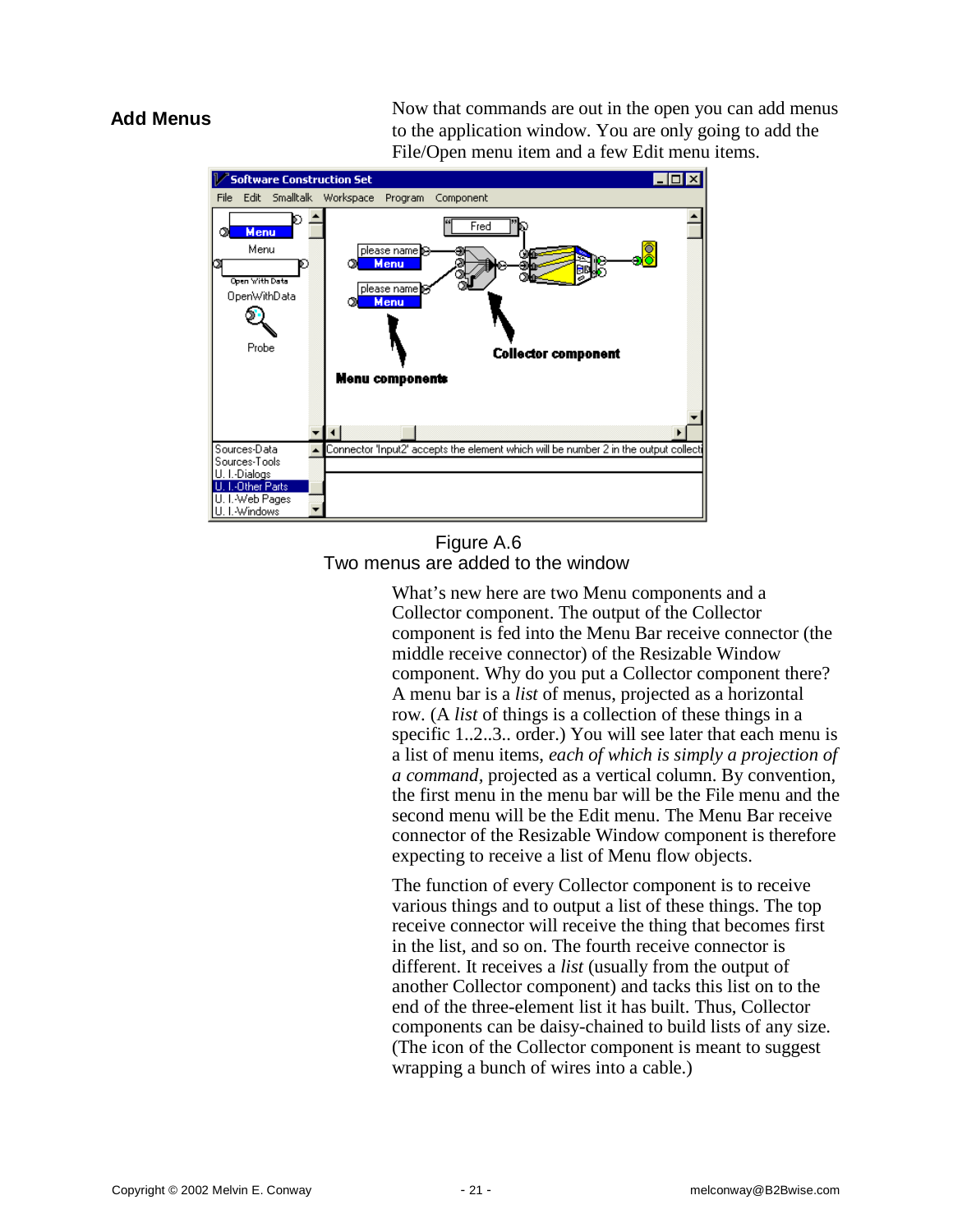### **Name the Menus**

In Figure A.7 you have typed the names "File" and "Edit" into the Menu components. You see that each Menu component projects into its part of the window's menu bar.



Figure A.7 Names have been added to the menus

Of course if you click on the File or Edit menu of the application window no menu will drop down because you have not created any menu items (which are projections of commands). That is next.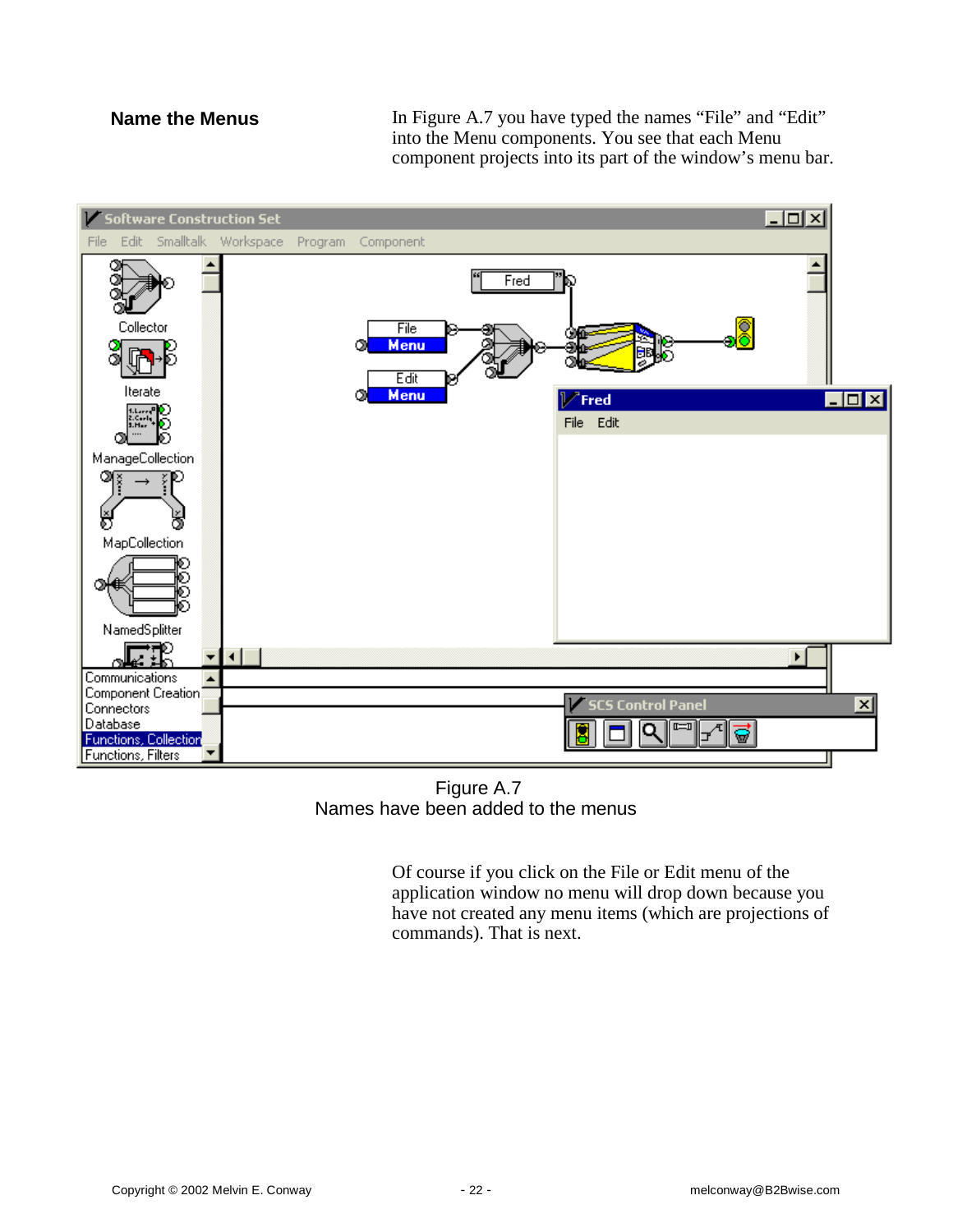# **Add a Menu Item Placeholder**

Here is an example of the useful practice of adding some temporary wiring as a "placeholder" for some wiring which will come later. The "Beep" component has been wired in (through a Collector, because the Menu component expects a *list* of command flow objects) to be projected as the first menu item of the File menu. The Beep component sends a command flow object which causes the computer to beep when its command is picked.

Notice the "Add Label" component, with "Ding" typed into it, between the Beep and the Collector. *Every flow object has the ability to provide its own label.* In the case of a command which is projected as a menu item, the command flow object's label becomes the text of the menu item. The function of the Add Label component is to pass any input flow object through to its output, meanwhile tacking on to that flow object the typed-in label. You see that "Ding" actually shows up as the first item of the File menu. Clicking that menu item picks Beep's command and causes the computer to beep.

Finally, notice that the Beep's command flow object is an example of a flow object that has traveled a long way, touching six components (including Beep) in the process, and finally ending up projected onto the user interface as a menu item.



Figure A.8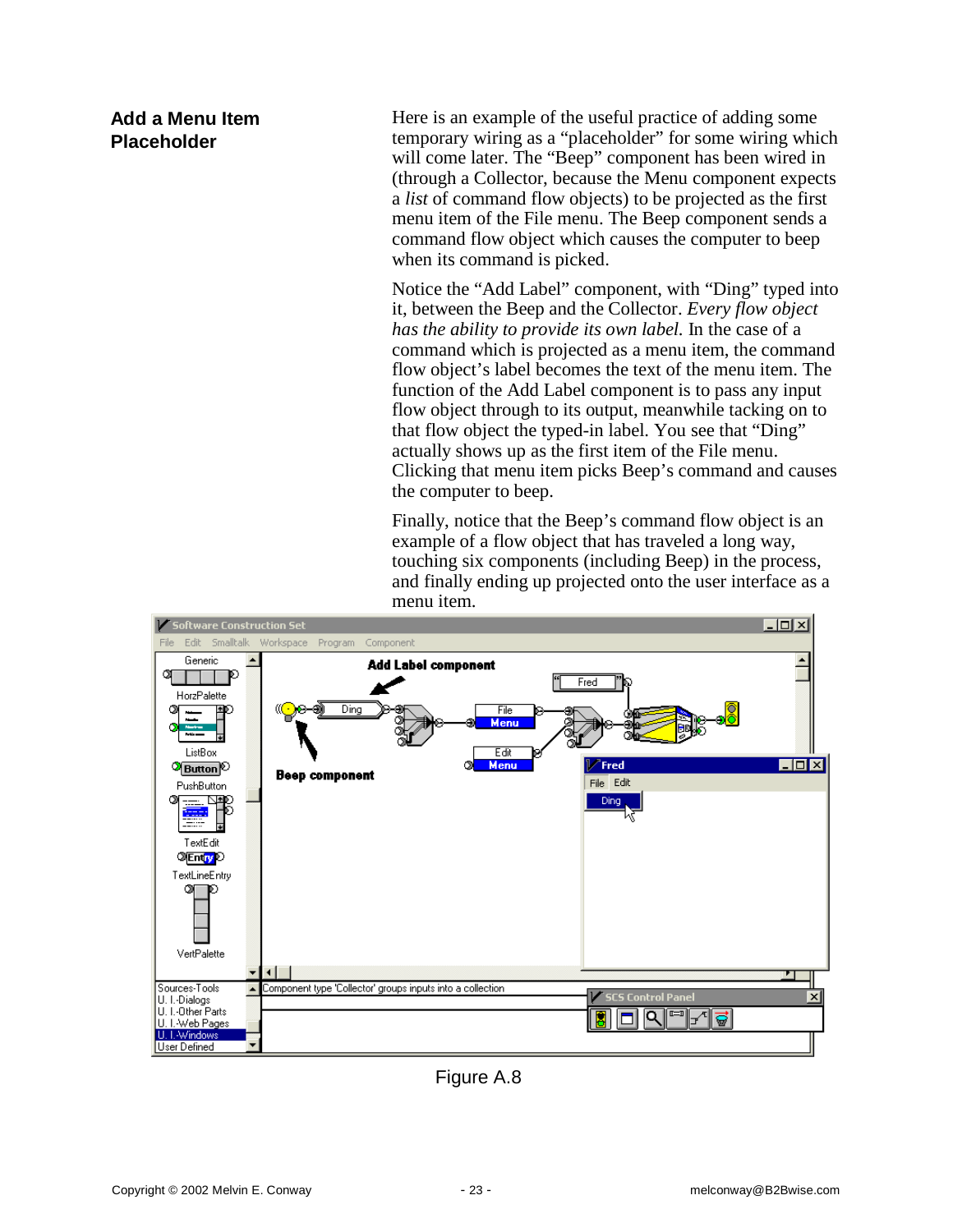# **Add the Text Edit Component**



The meat and potatoes of the application you are building is the Text Edit  $\begin{array}{c} \begin{array}{c} \hline \end{array} \end{array}$  component. It has two jobs.

- 1. It projects a rectangular area of text into the main content area of a window.
- 2. It outputs a list of several editing commands, which typically go into an "Edit" menu.

The Text Edit component is the component that performs the projection function shown to the left. The Text Edit component's receive connector (on the left edge) accepts a text flow object; this text flow object supplies the body of text which is projected into the window. In Figure A.9 the bottom send connector of the TextEdit component is wired directly into the bottom receive connector of the Resizable Window component. This is how the Resizable Window component knows to work in tandem with the Text Edit component in the projection of both the border of the window and its content area.

The top send connector of the Text Edit component sends a *list* of standard editing command flow objects which are fed directly into the Edit Menu component. You can see the resulting menu items in the application window.

Again, you wire a temporary placeholder to supply text to the input of the Text Edit component. This placeholder is a Text Source component holding "Now is the time …".



Figure A.9 Addition of the Text Edit component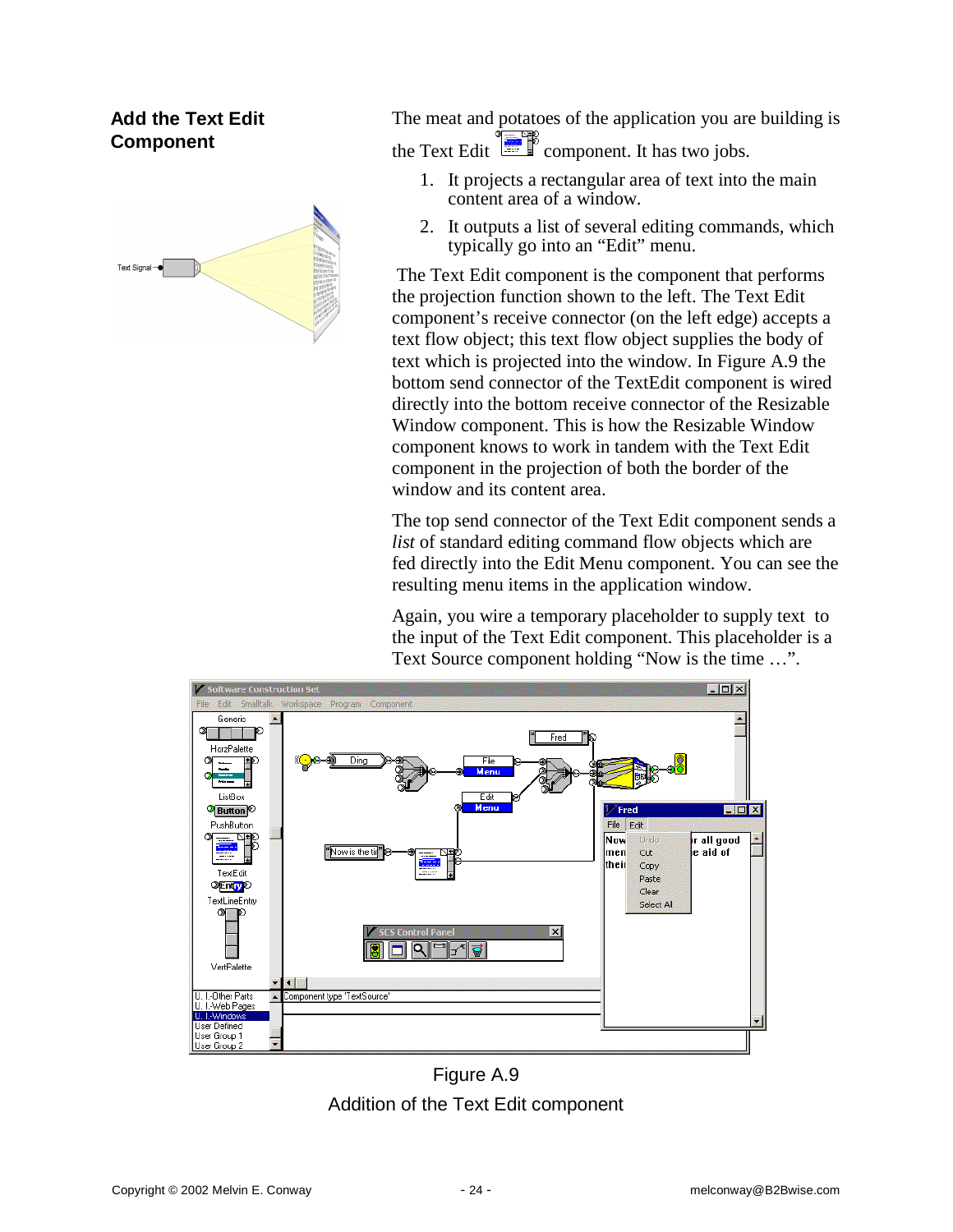### **Encapsulation**

Perhaps you decide that what you have built so far (minus the temporary placeholders) looks like something which other people might profitably use instead of being required to reinvent it. You will now see how the Software Construction Set can *encapsulate* a wiring diagram and turn it into a new component for use in the Software Construction Set.

After reflection, you decide that your new component will be of maximum utility to others if you give these users the ability to determine:

- 1. the content of the title bar of the window,
- 2. the list of File menu items, and
- 3. the text which will be projected into the main content area of the window.

What you must do is find a way to build a new *composite component* with three receive connectors for flow objects whose data determine the values of these three variables. You do this with *connector components*. Figure A.10 shows how you use these connector components. You must assign a name to each connector component to identify it on the outside; here you have used "Title", "File", and "Text".



Figure A.10 Making part of a wiring diagram reusable as a new component

The crosshatched part of the icon of the connector component is meant to suggest the wall of the new component, through which wall the receive connector is connecting the inside of the new component to its outside.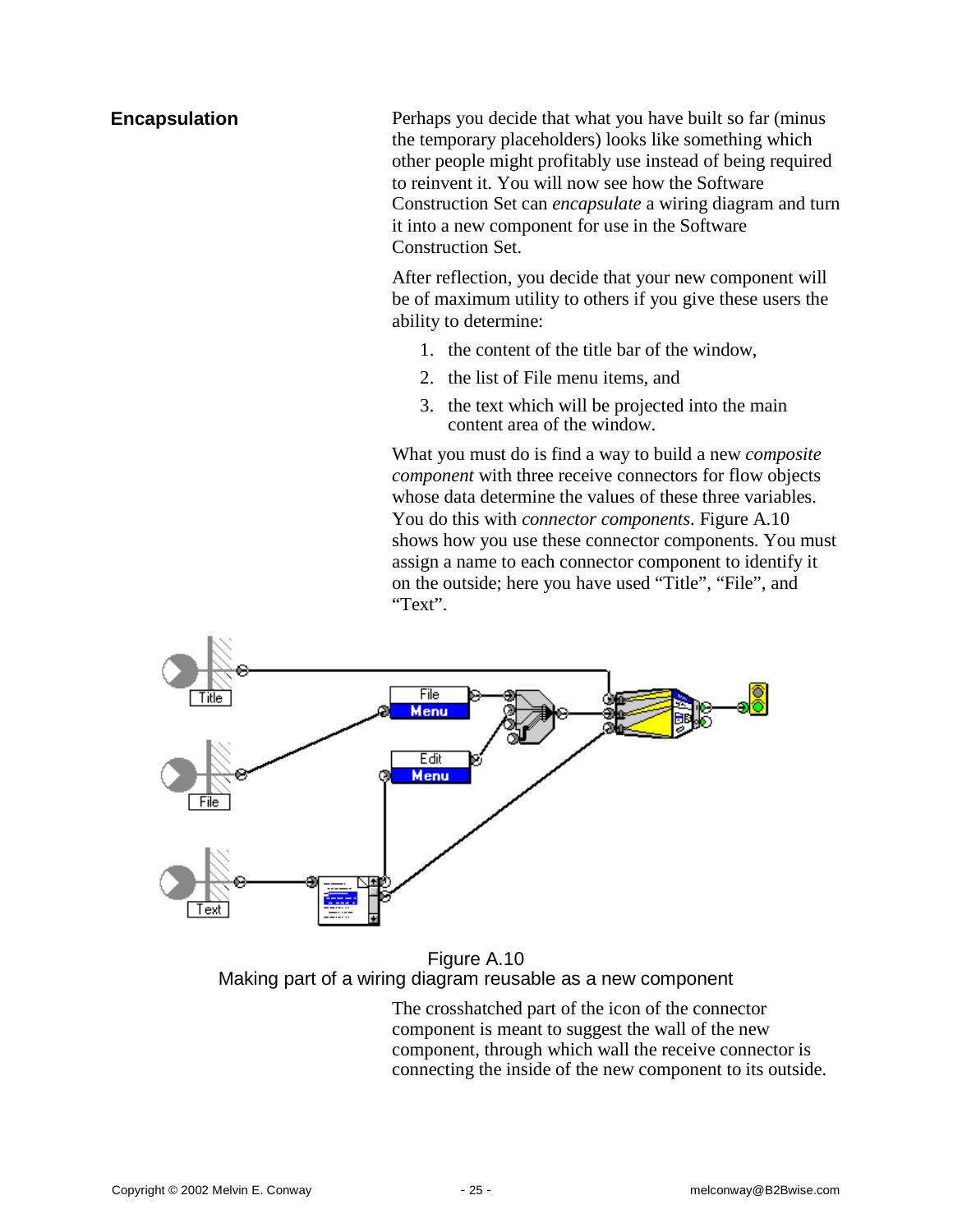### **Create a User-defined Component**

After creating the wiring diagram in Figure A.10 above, you select the "Encapsulate" menu item under the "Program" menu of the Software Construction Set. Part of the behavior of this menu item is to ask for the new component's name; you enter "EditWindow". After the command completes execution you scroll down to the "User Defined" component palette; there is the new EditWindow component. (The plain look of these composite component icons comes from the fact that they are computer-built.)



### Figure A.11 The new EditWindow component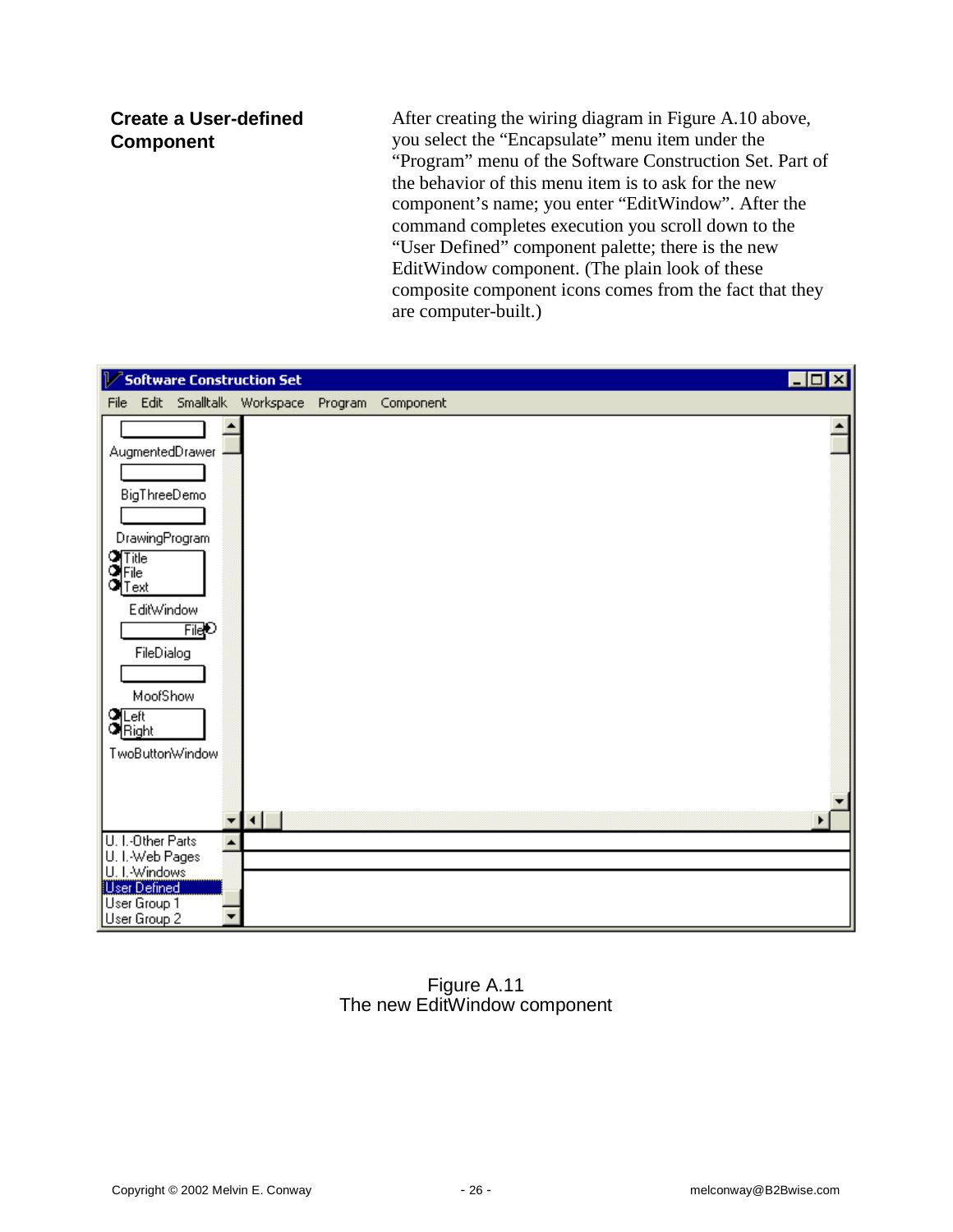## **Test the User-defined Component**

Now the job is to use the new EditWindow component to continue to build the text editing application. A possible first task is to "smoke-test" the component. (This is a term from the culture of electronic engineering: turn it on and see if it goes up in smoke. Of course it won't go up in smoke, but it would be nice if it did what we expect it to do.)



Test the component by dragging it into the workspace and wiring some temporary placeholders to it. You see in Figure A.12 that the body of text, the title bar, and the Edit menu are properly projected. The two text flow objects have "gone through the wall" of the new EditWindow component to the wiring diagram which you encapsulated inside it (see left).



Figure A.12 Testing the new component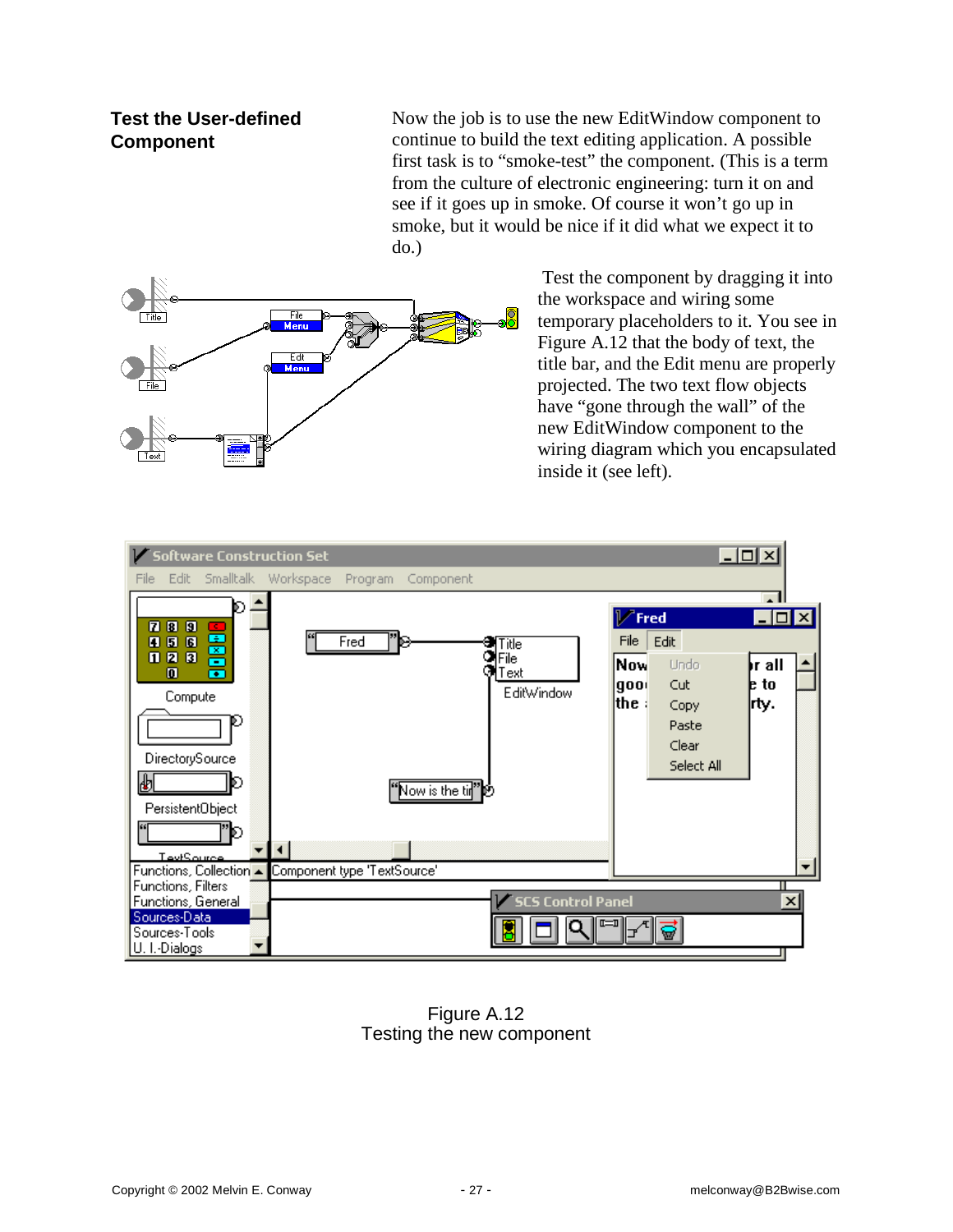### **Open the Text File**

The major remaining task is to obtain the text file "Sonnet.txt" and to feed its contents into the "Text" receive connector of the new EditWindow component. To implement the File/Open menu item you must know that the "File" receive connector of the EditWindow component is expecting a list of commands.

First you must build an OpenFile composite component or use an existing one. (This component will be available in a complete product, and it won't be necessary to build it.) When the command sent by the "Open" send connector of the OpenFile composite component is picked, OpenFile opens a dialog window that allows you to navigate the file hierarchy and find the "Sonnet.txt" file. Figure A.13 shows the application window just before you click the "Open" menu item. (Note that the "Open" label in the menu item derives from the text typed into the AddLabel component, not the name "Open" which you assigned to the top send connector of the OpenFile component when you built it.)



Figure A.13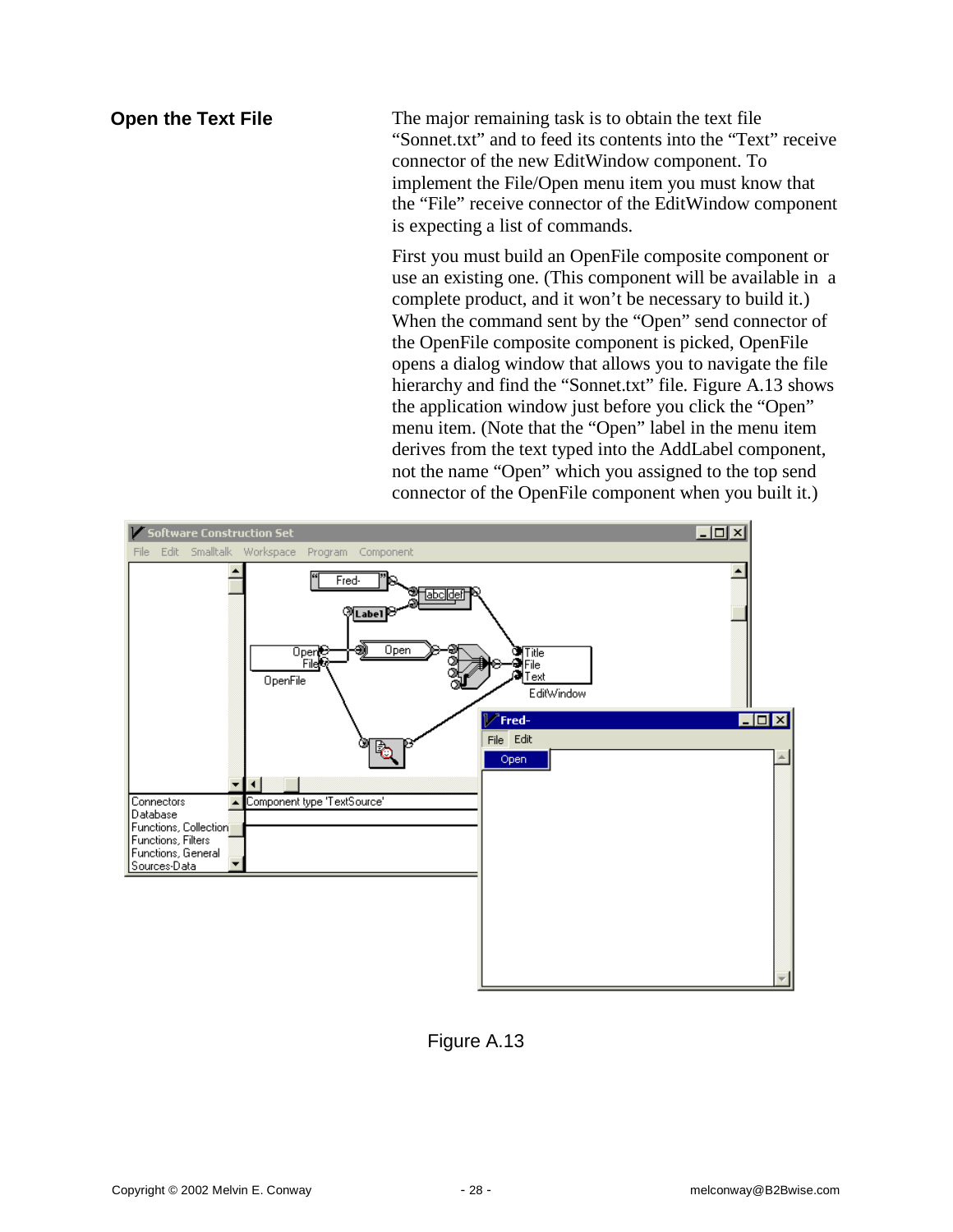#### **Obtain the Text**

There are several new aspects to Figure A.14 below, and we'll be considering them one at a time. First, notice that the "File" send connector of the OpenFile component has two wires leading away from it. The way to think about this is that *the same flow object travels down both wires*. \* The flow object sent from the "File" send connector contains a file object. A file object is *not* the text contents of the file; it can be thought of as the file name plus the ability to find the file in the file system.

Consider the lower wire out of the "File" send connector of OpenFile; this wire goes to the FileContents component (the one with the magnifying glass in its icon). The FileContents component receives a flow object carrying a file object, finds the file, and sends out a flow object carrying the *contents* of the file (in this case, its text). This output flow object is then wired to the "Text" receive connector of the EditWindow component. Figure A.14 shows that the text has found its way to the application window.

Notice that some text has been selected and the "Copy" menu item is about to be clicked.



Figure A.14

 $\overline{\phantom{a}}$ 

<sup>\*</sup> If this idea bothers you, think that the flow object is really inside the component from which it originates, and different pointers or references to it travel down different wires.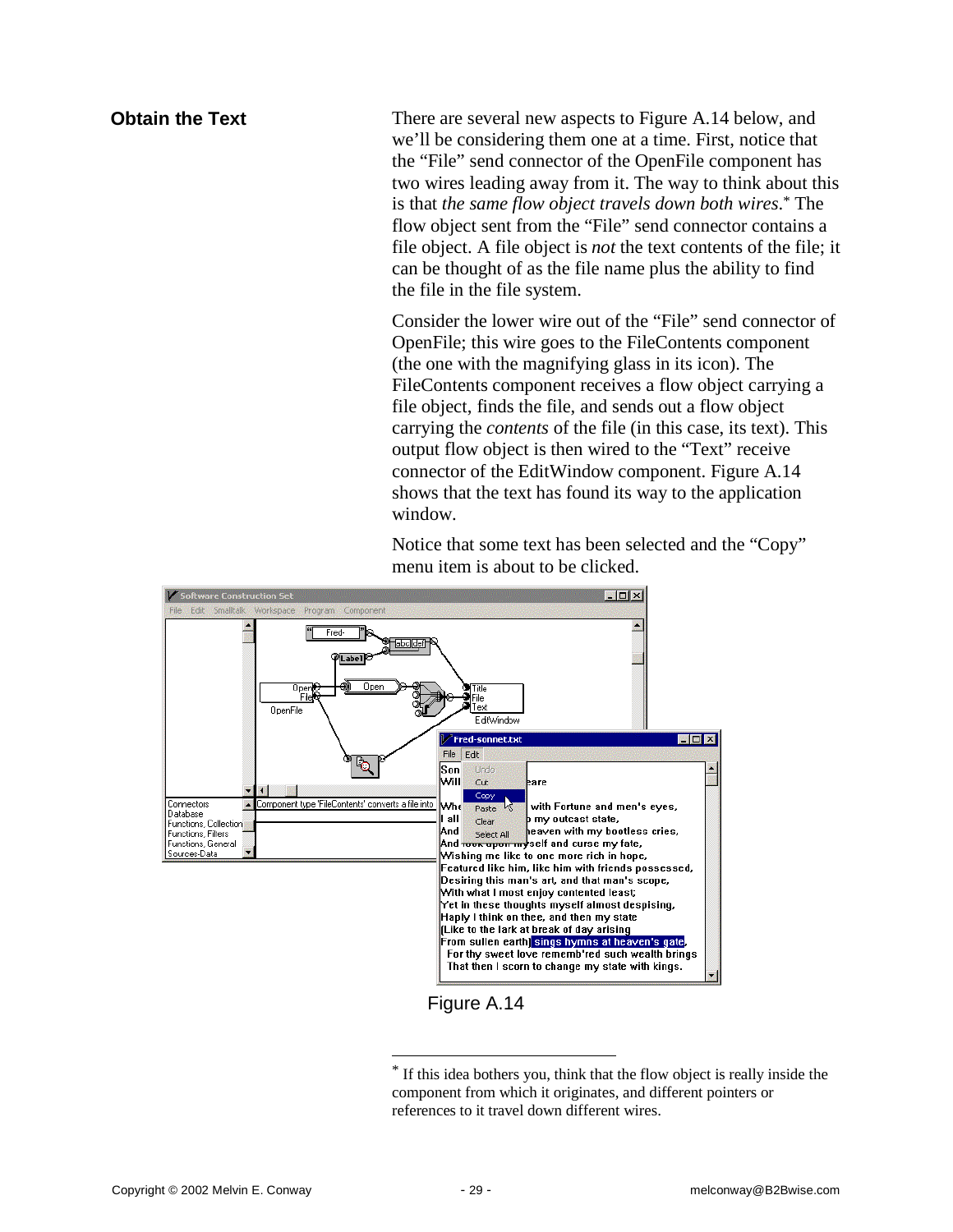### **Test Copy-Paste**

After copying the selected text paste it after the poet's name. You see the result in Figure A.15, which suggests that the Text Edit component is implementing Copy and Paste correctly.



Figure A.15

Now consider the upper wire coming from the "File" send connector of the OpenFile component. This goes to the "Label" component. Recall that every flow object can provide its own label. In the case of a file object flow object, this label is the name of the file (that is, unless this label is overridden by an "Add Label" component). Therefore, the output of the Label component is a text flow object carrying the character sequence "sonnet.txt". This flow object goes to the bottom receive connector of the "Concatenate" component, which tacks together two pieces of text. You can see the output of the Concatenate component in the title bar of the application window.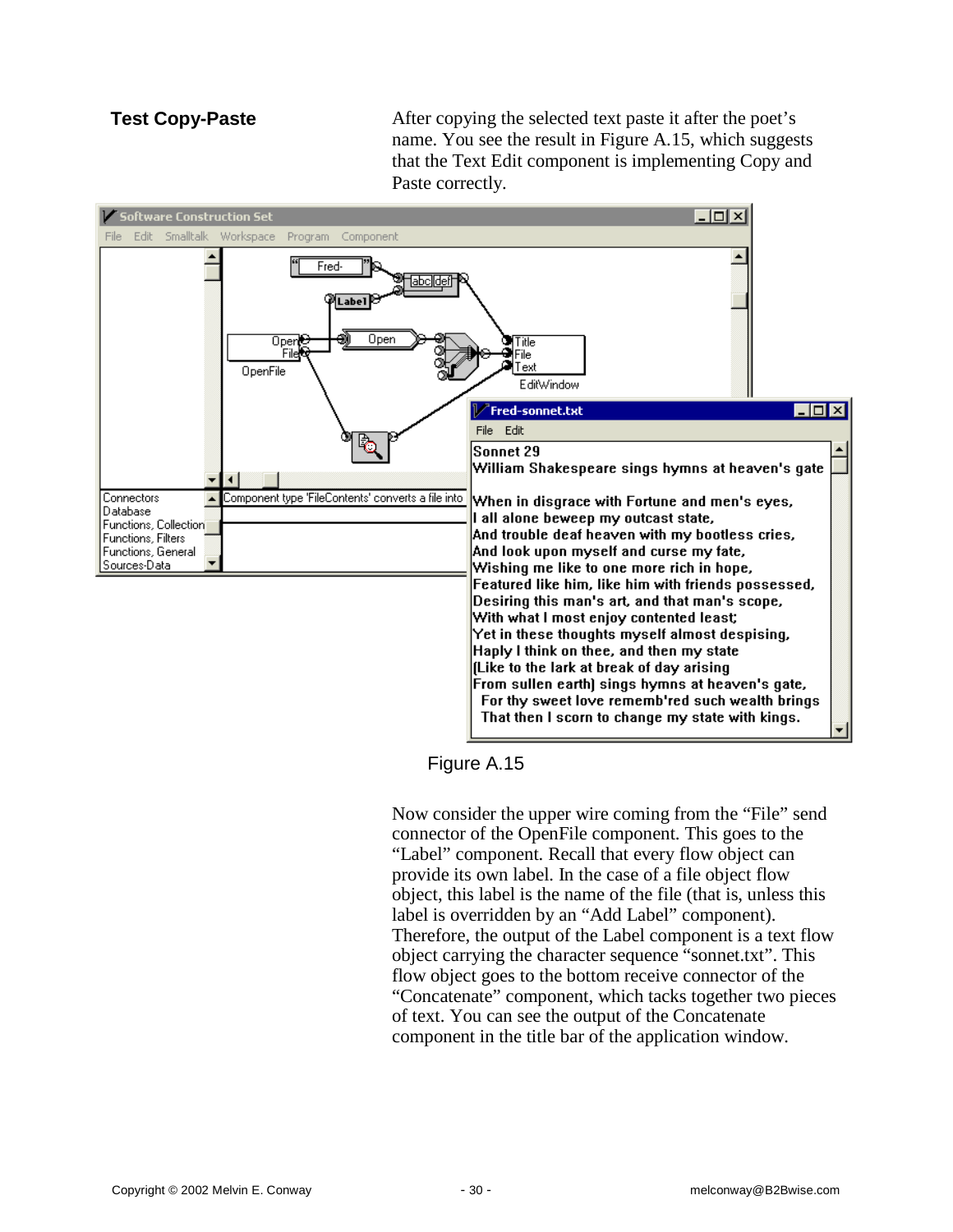### **Complete the Application**

Finally, the application must have a way to exit. The Exit component, with one send connector and a red-light icon, sends out a command flow object with the default label "Exit". When the command is picked, the program exits and the traffic-light button in the Control Panel turns back to red.



Figure A.16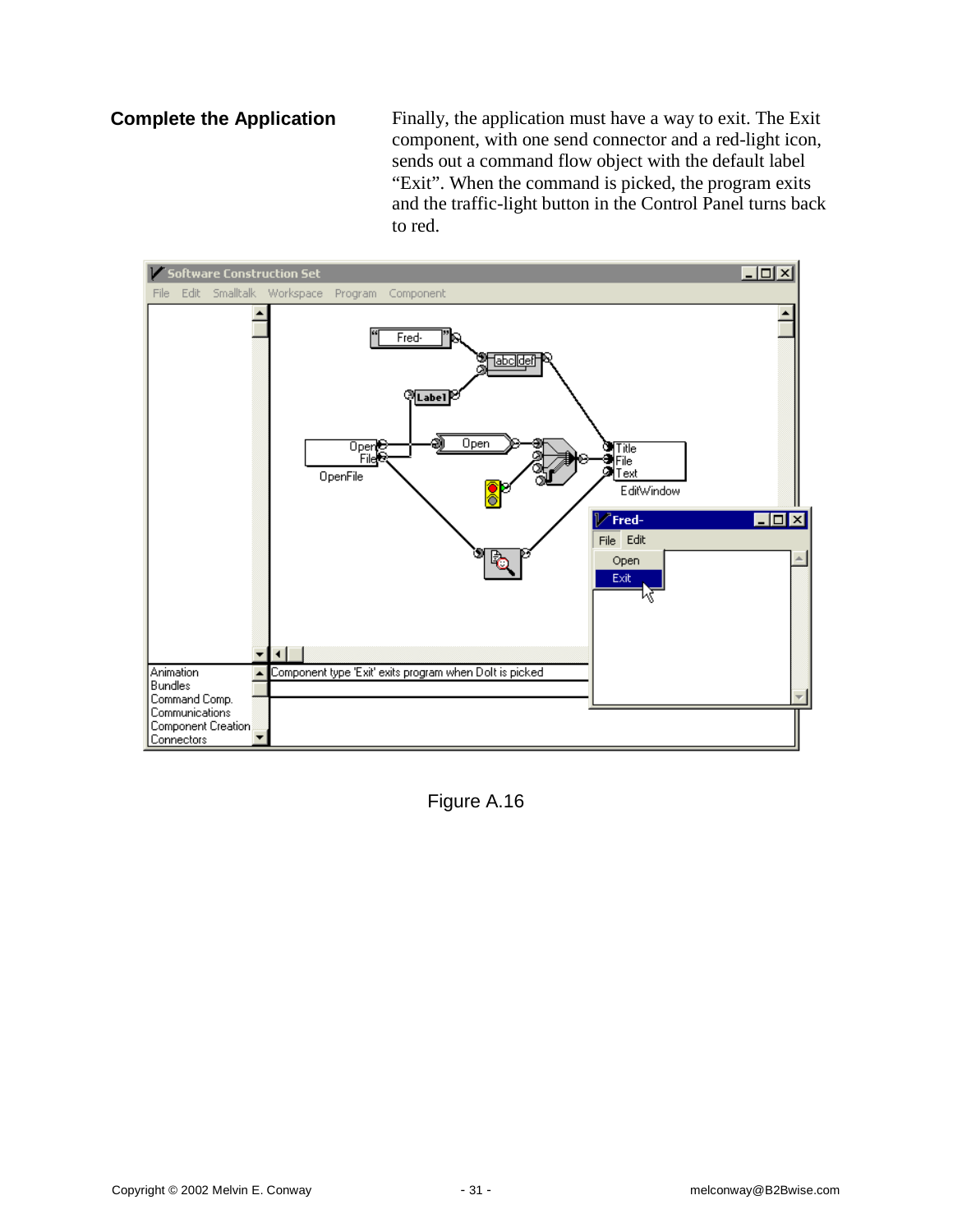#### **Appendix B. The Tight Coupling Between Data and Its Projections**

#### **The Display Update Problem**

Every application architecture must have a solution to the problem of updating displays. Let's say that an item of data is projected in two different windows. There must be a provision for it to be automatic that if the application's user changes the data using one window, the projection will be updated in the other window to reflect the new value of the data. Here is a more general statement of the requirement. *It must be possible so that, no matter by what means an item of data becomes changed, all projections of that data item must continually reflect its current value.* The solution to this requirement is called the *update protocol*, and will be described in the next section.

First we shall consider an application which illustrates in several different ways how the results of the update protocol look. The structure of the application is shown in Figure B.1. The window with "Big Three" in the title bar is the application window. The components of the program have been numbered as an aid to the discussion.

The content area of the application window contains a projection of two panes: a text entry line (projected by component 7) and a list box (projected by component 6). We can consider the outputs of components 6 and 7 to be *pane flow objects*; that is, they carry data called *panes*. \* Since the content area projects multiple panes, components 6 and 7 feed through a collector component, so a list of panes goes into the bottom receive connector of component 10. The two panes are projected by component 10 in the application window's content area. (We won't discuss here how the positioning of these panes in the window is specified.)





 $\overline{\phantom{a}}$ 

<sup>\*</sup> There is no need for the pane object to carry the projected data. The data need go no further than the pane component, which projects it.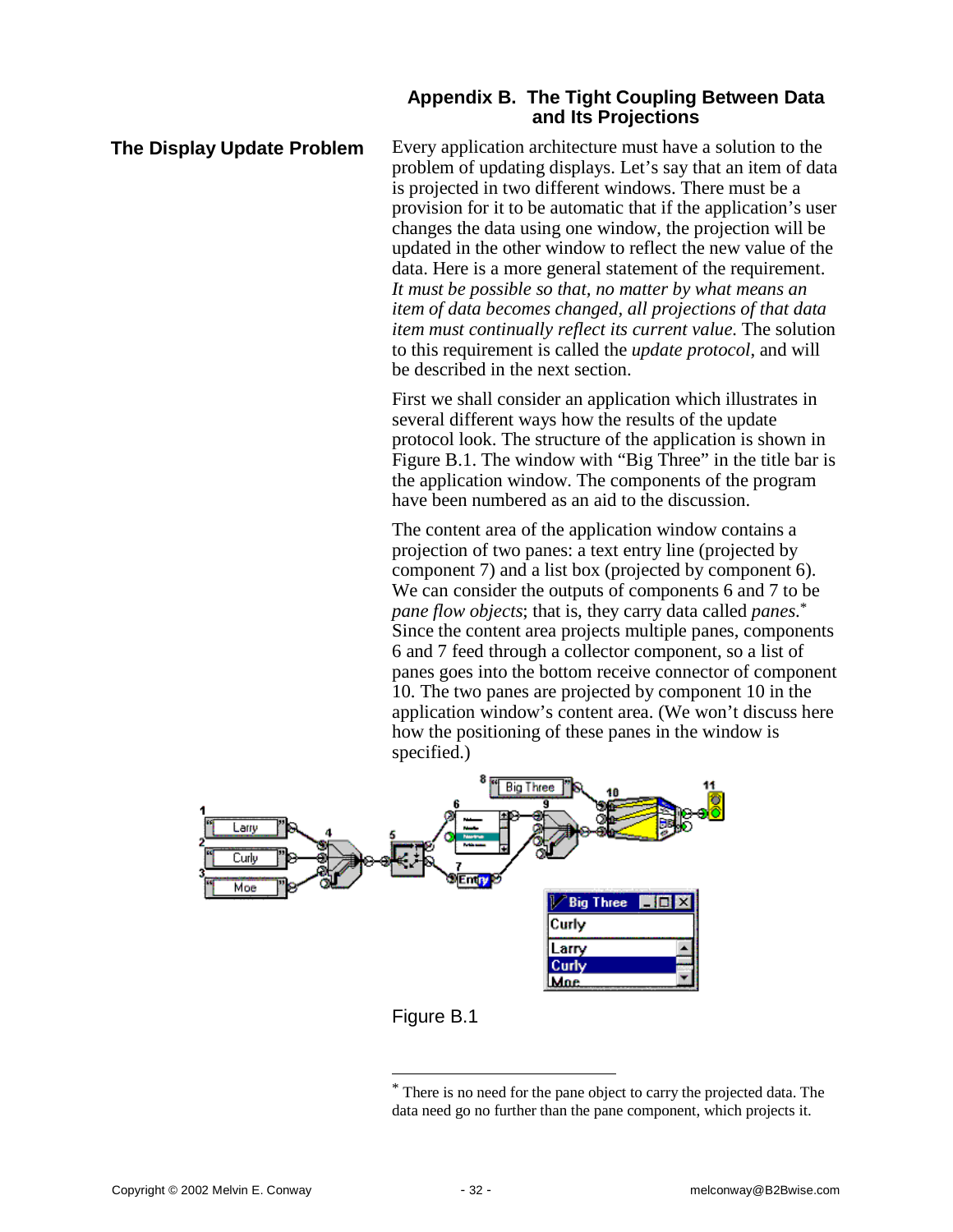

Components 1, 2, and 3 send text flow objects. The output of component 4 is a flow object which carries a three-element list of flow objects carrying the character strings "Larry," "Curly," and "Moe."

Component 5 (called a

selector) dynamically chooses one element of the input list and sends the selected element from its lower send connector.\* The selected flow object carrying one of the three character strings then flows into the text entry line component 7, which projects it into the application window. At the time the screen shot was made, the selector component was selecting the second element, "Curly", of the list.

How did the selector component get told to choose the second element? Note that the selector's top send connector is wired to the list box projector, component 6. A selector component with its top send connector wired to the list receive connector of a component with a choose-one-of-n function (there are several such user-interface components, for example: list box, popup menu, radio button set) is a pattern which appears frequently. The heavy line inside the selector icon, component 5, rising from the receive connector and running across to the top send connector, suggests carrying the whole input list up to the selector's top send connector, from which a flow object carrying the list is carried to the list box component 6, which projects it into the application window, as you see in the figure. The selection position of the selector component and the selection shown in the list box are tightly coupled. When the user clicks in the list box in the application window the selector and the list box components interact behind the scenes so that the selector position always reflects the selection in the list box.\*\*

 $\overline{\phantom{a}}$ 

<sup>\*</sup> The icon art is meant to suggest a multi-pole switch which selects one wire in a cable and routes the flow object on this wire to the lower send connector of the selector component. This icon is static; the switch will always appear to be on the third wire.

<sup>\*\*</sup> An incorrect way of doing things would be to feed the selected element out the right side of the list-box component instead of feeding it out of the selector component. This approach comes from the conventional dataflow view but does not incorporate the projection concept. The function of the selector component must be separate from, and tightly coupled to, the user-interface choice function.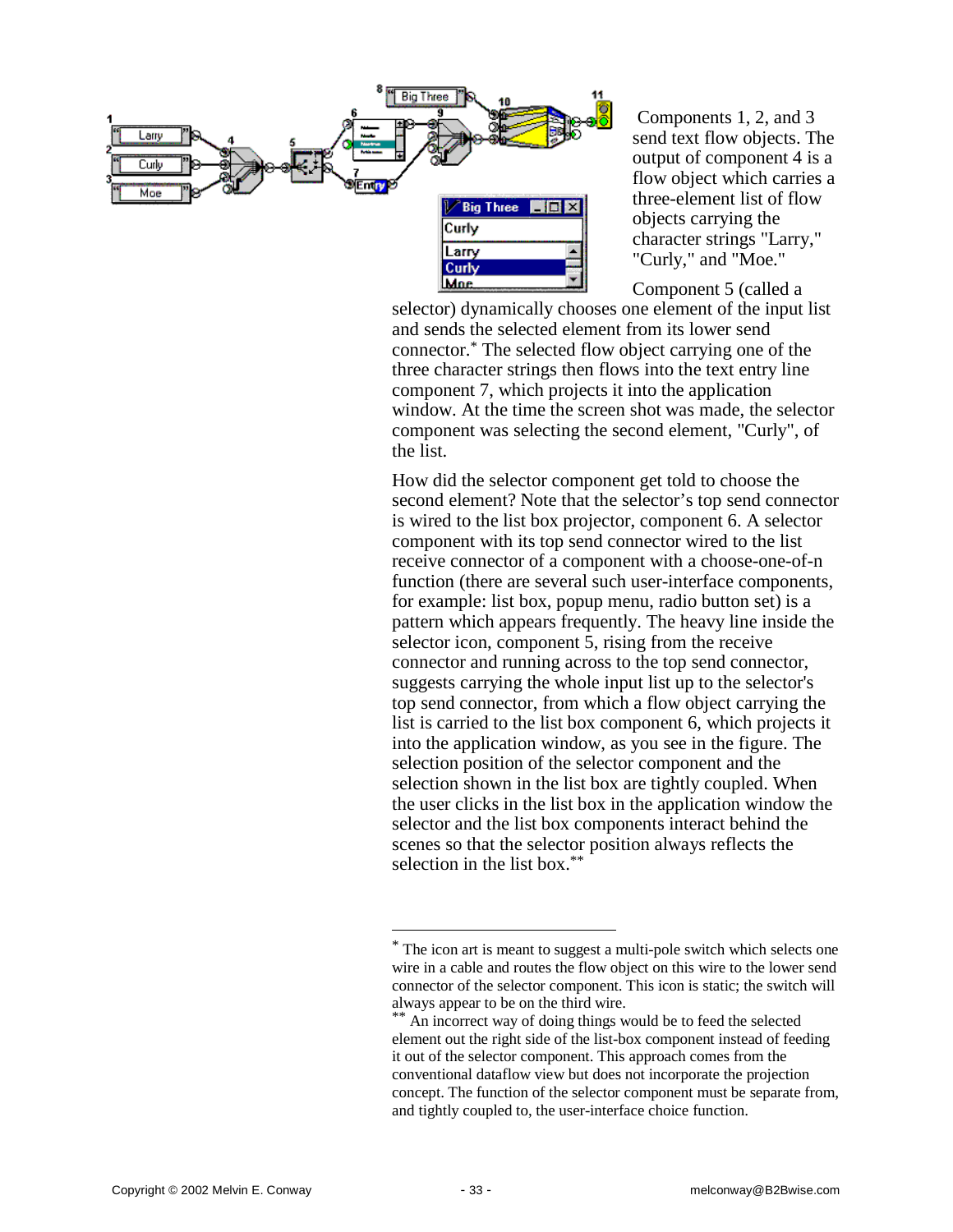### **The Update Protocol**

**Flow Object Dependents.** For every component, each of its receive connectors is defined to be either subject to the update protocol or not subject to the update protocol. If a receive connector is subject to the update protocol, the receive connector must register itself with each incoming flow object as a *dependent* of the flow object. Then, each time that the flow object or its data undergoes a change, the flow object notifies the receive connector that a change has occurred. The receive connector then notifies its component, giving the component a chance to look at the flow object (and the data the flow object is carrying) to see if the component should re-perform its function based on the changed input. Figure B.2 shows with arrows which receive connectors are subject to the update protocol.



Figure B.2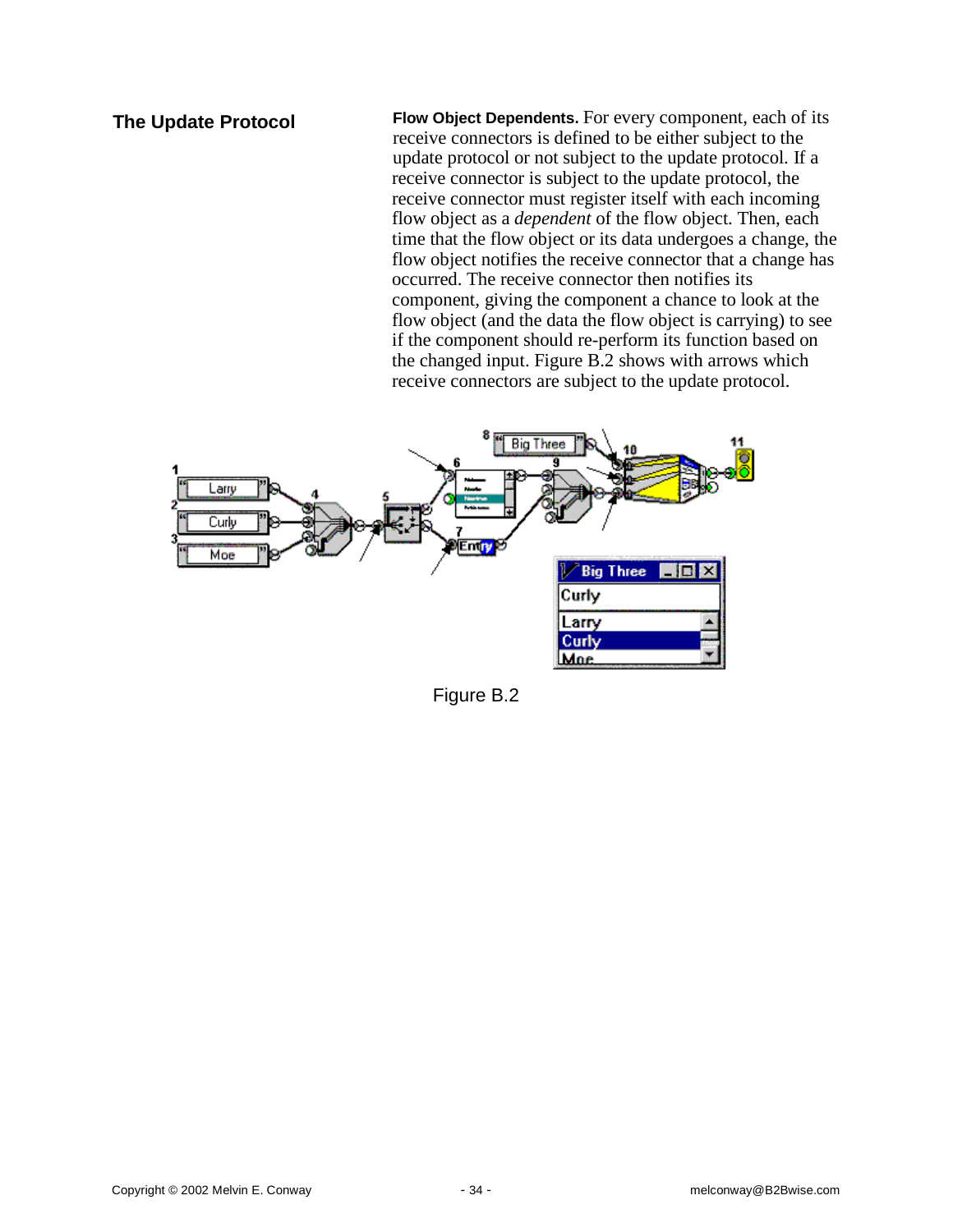

**How Selection Works.** What we're going to show now is that the tight coupling between the selector component 5 and the list box component 6 is an application of the update protocol. What makes this so is the nature of the flow object that is received by the list box component 6; this flow object is *not*

the same as the flow object received by selector component 5. The flow object received by list box component 6 is carrying a piece of information that the input to selector component 5 is not carrying. What is it?

Let's look at this from the projection perspective. According to the theory, the list box projects the data entering component 6. If you look at the list box projected in the application window you see that there is indeed an additional piece of information: information about the selection, indicated by the highlighting of the "Curly" line.

**Selected List Data Type.** Figure B.3 shows the difference between the "List" data type which enters component 5 and the "Selected List" data type which enters component 6. The "selection" part of the Selected List data item specifies that "Curly" (i.e., number 2 of the list) is selected. This part of the Selected List item is projected in the list box as the highlight on the "Curly" line.



**LIST** 

**SELECTED LIST** 

Figure B.3 Difference between the List and Selected List data types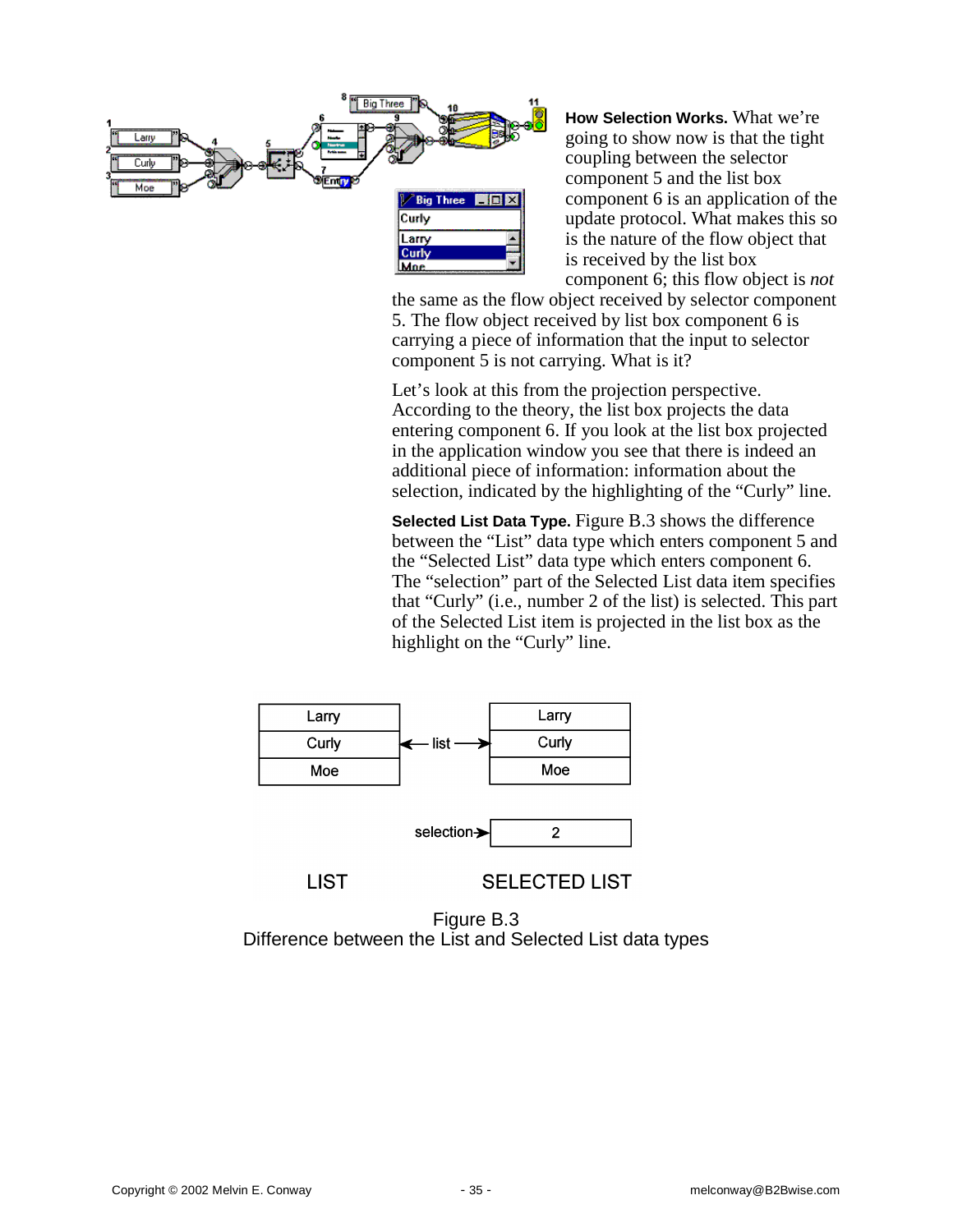

**Selector State Variable.** Selector component 5 carries an internal state variable which indicates the position of its virtual selector switch; its value, in the case shown, is 2. This selector component constructs the data output (the selected list, which will be carried by a flow object from its top send connector) by combining the input of its receive connector (the list)

with this internal state variable (the selection).

**Owner.** Every component that creates a new variable, as the selector component does with its selection variable, is said to *own* that variable. The selection value in the Selected List value sent by selector component 5 is owned by that selector component. Other components, which receive a flow object bearing that variable, may have the ability to change the value of that variable. Any component which changes the value of a variable must notify the variable's owner that a change has occurred.\*

**List Box.** The list box component has the ability to change the selection part of the Selected List value which it receives. It does this in response to an event which comes to it from the user interface. (Notice that the selection variable is in the selector component, and that's where it is changed.) After changing the value of the selection variable, list box component 6 notifies the Selected List flow object, which notifies the selector component 5 of the change.

**Selector.** In response to receiving this notification, the selector component looks at its selection variable and rotates its virtual switch appropriately, selecting the specified element of the input list. It then sends a new flow object carrying that new element out its lower send connector.\*\* Finally, it notifies the flow object, which notifies the dependents of the Selected List flow object to look at their possibly changed inputs.

Notice that the selector component plays no role in changing the value of its selection variable. Also notice that if there were several list boxes wired to the selector component, the selection in all of them would change in response to a user changing the selection of any one of them.

 $\overline{\phantom{a}}$ 

<sup>\*</sup> You may notice that what is being described here also accounts for how commands work. In other words, commands are nothing exceptional either.

<sup>\*\*</sup> A new flow object will propagate down the wiring, so the update protocol is not necessary for its dependents to be alerted; its arrival at the receive connector does that.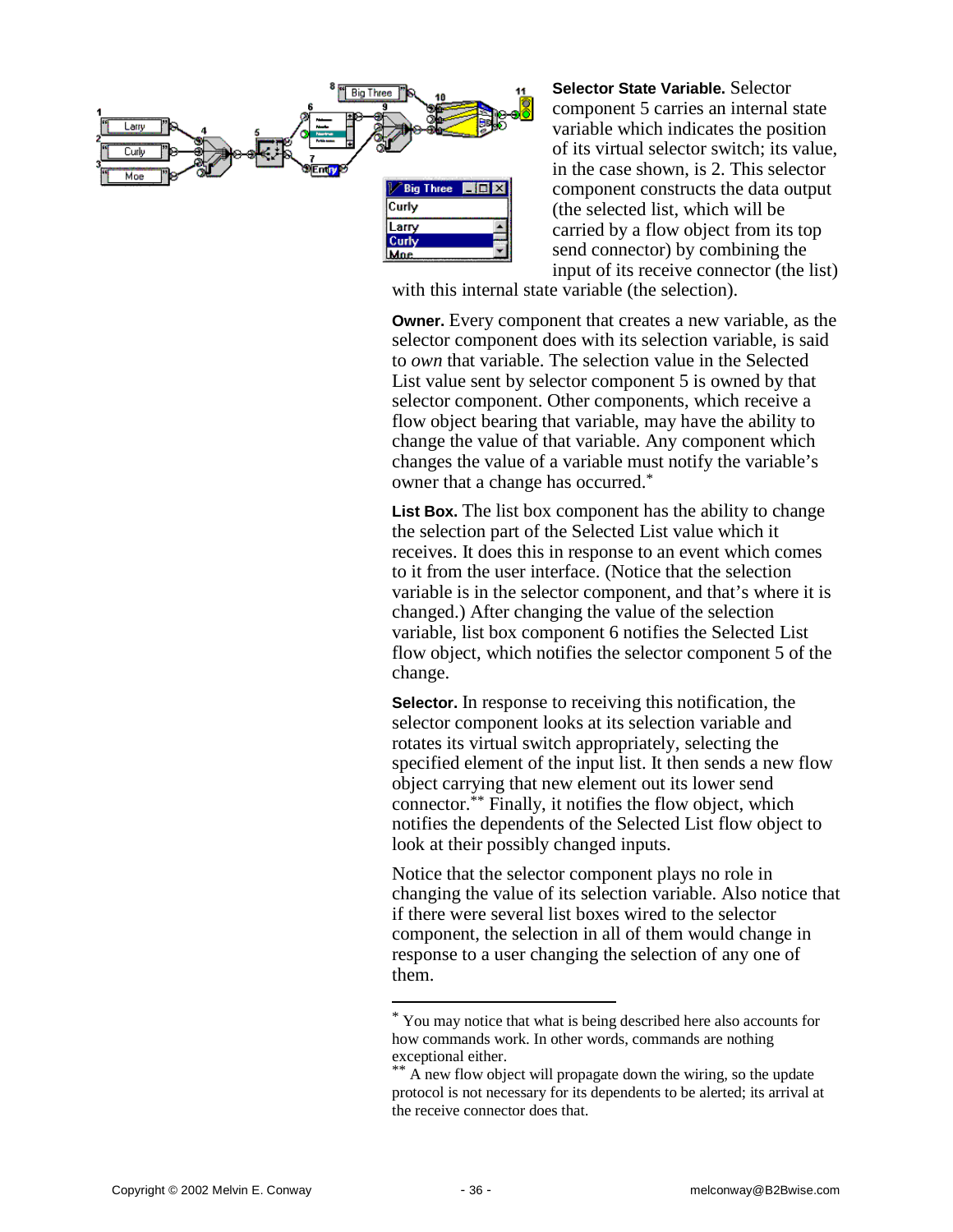**What-You-See-Is-What-You-Get Is Not an Illusion**

Now select "Moe" and remove the final "e" by editing in the text entry line. Here is the result.



Figure B.4

Looking at the "Big Three" application window in Figure B.4, we see that the change from "Moe" to "Mo" in the text entry line propagates to the corresponding line in the list box. This is because the editing operation directly changes the text where it is *owned*, namely at its original source, the bottom text source component. All dependents of this text value, the list box component and the text line component, are then notified of this change. The former updates its projection; the latter ignores the update because, since it was the one that started the whole sequence, it knows that its projection is already correct. This selective inhibition of re-projection, which avoids spurious flashing of the display, is also part of the update protocol.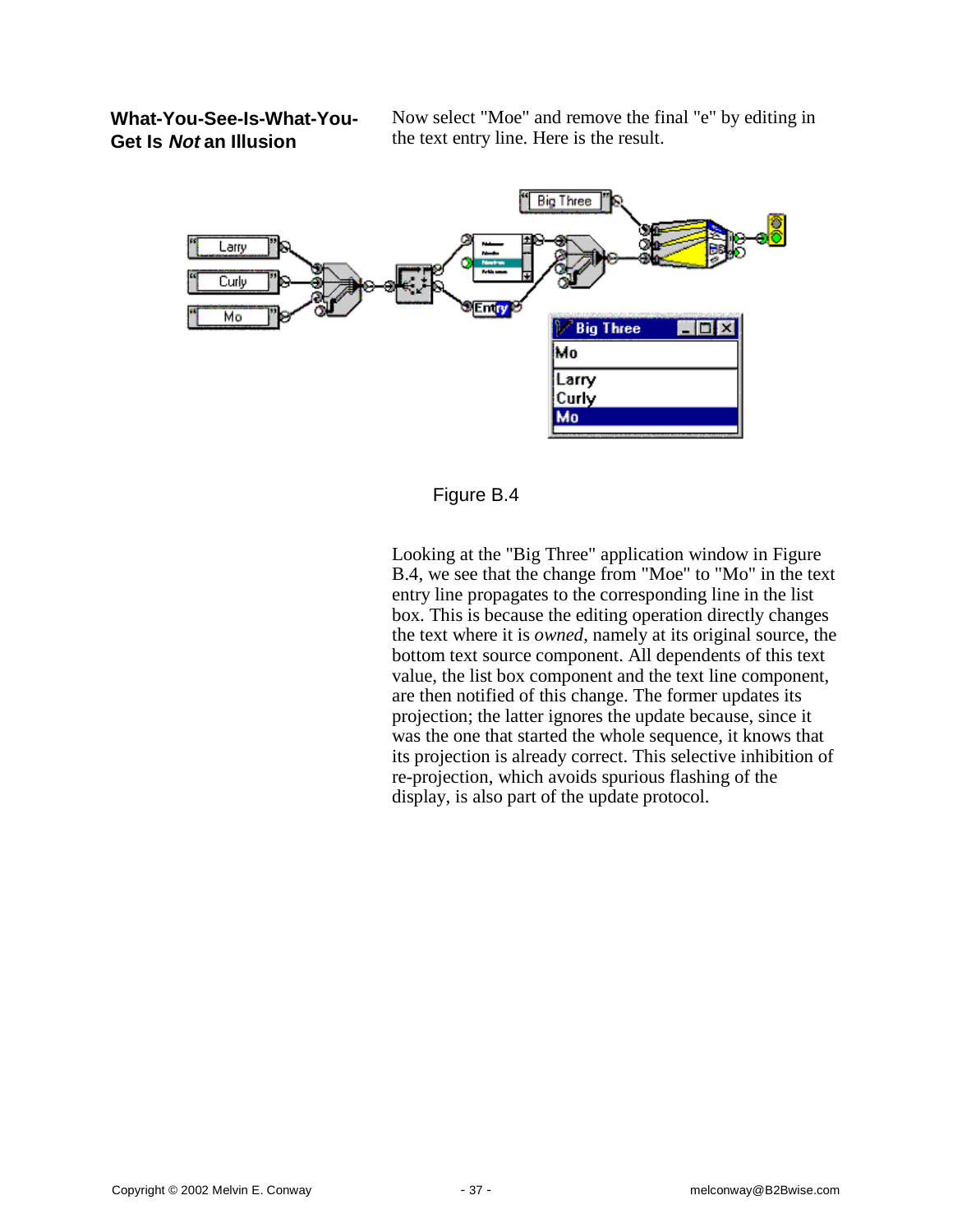Figure B.5 has the same information as Figure B.4, except that it is shown in the context of the Software Construction Set.



Figure B.5

Look at the bottom text constant component in the wiring diagram in Figure B.5; it now shows "Mo." This occurrence is not in the application window but in the workspace. How did that happen? Let's answer by reviewing what is projecting what.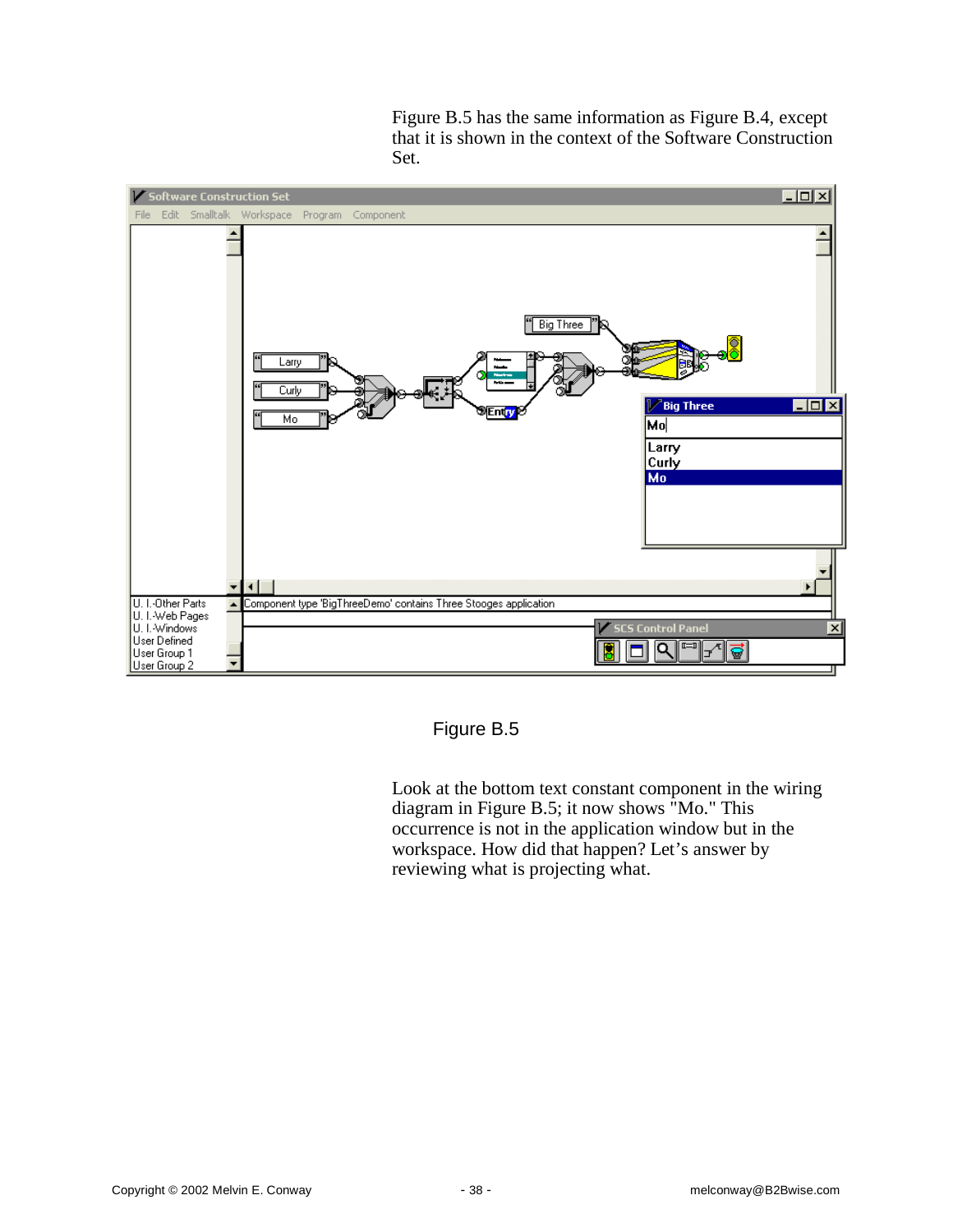Let's look at Figure B.6, below.



Figure B.6 The Software Construction Set and the application, shown with the windows they project

You know that a function of the application being developed is to project the application window (both are on the right half of the figure). You also know that the wiring diagram is projected onto the workspace, which is a pane of the construction window, and that a function of the Software Construction Set is to project the construction window (both are on the left half of the figure). *But what is the workspace pane in particular a projection of? Answer: The internal structure of the application (lower right!.* In other words, What-You-See-Is-What-You-Get is not an illusion. It's how the Software Construction Set works.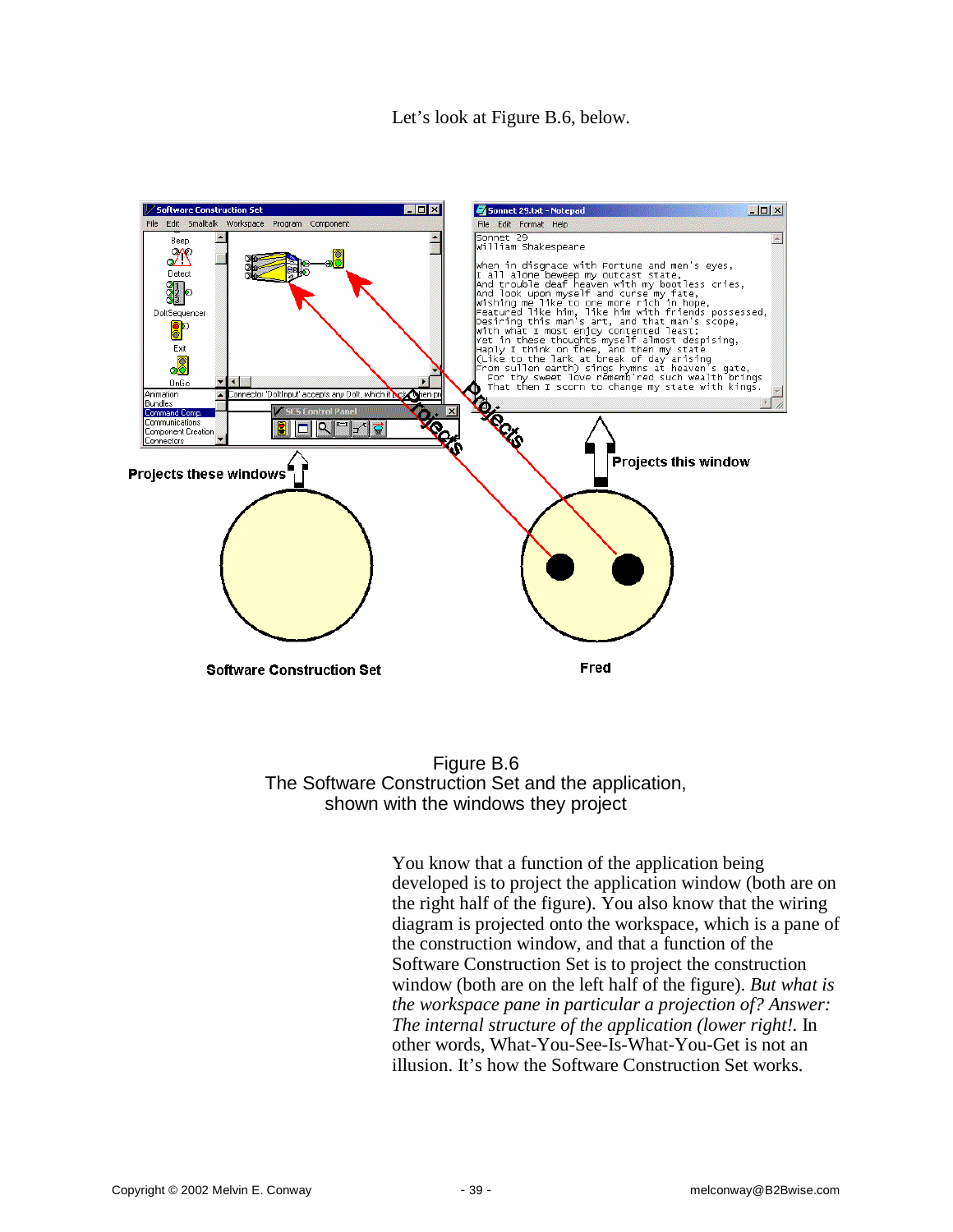# **What Is the Software Construction Set?**

Figure B.7 is a redrawing of The Software Construction Set and the application with emphasis on the Resizable Window component of the application.

The user's application (the bottom circle on the left, a.k.a. Fred) is a container that contains its components. The software construction set (the top circle) in turn contains the user's application. The function of the Software Construction Set is to project its two windows: the construction window (containing the workspace) and the Control Panel. The Software Construction Set does *not* draw the components inside the workspace.

Each component of the application is an object with two behaviors: the "build" behavior and the "run" behavior. Both of these behaviors are going on at the same time, while the Software Construction Set is operating.

The build behavior of every component is the same; among other things, it projects its icon onto the workspace. That is, the build behavior manifests itself in the workspace.

The run behavior of each component is specific to the component type. The run behavior is the component's part in the behavior of the application. If the component is a user interface component (as the Resizable Window component is) then the run behavior of the component manifests itself in the user interface *of the application*.



Figure B.7 The projections happening in the Software Construction Set